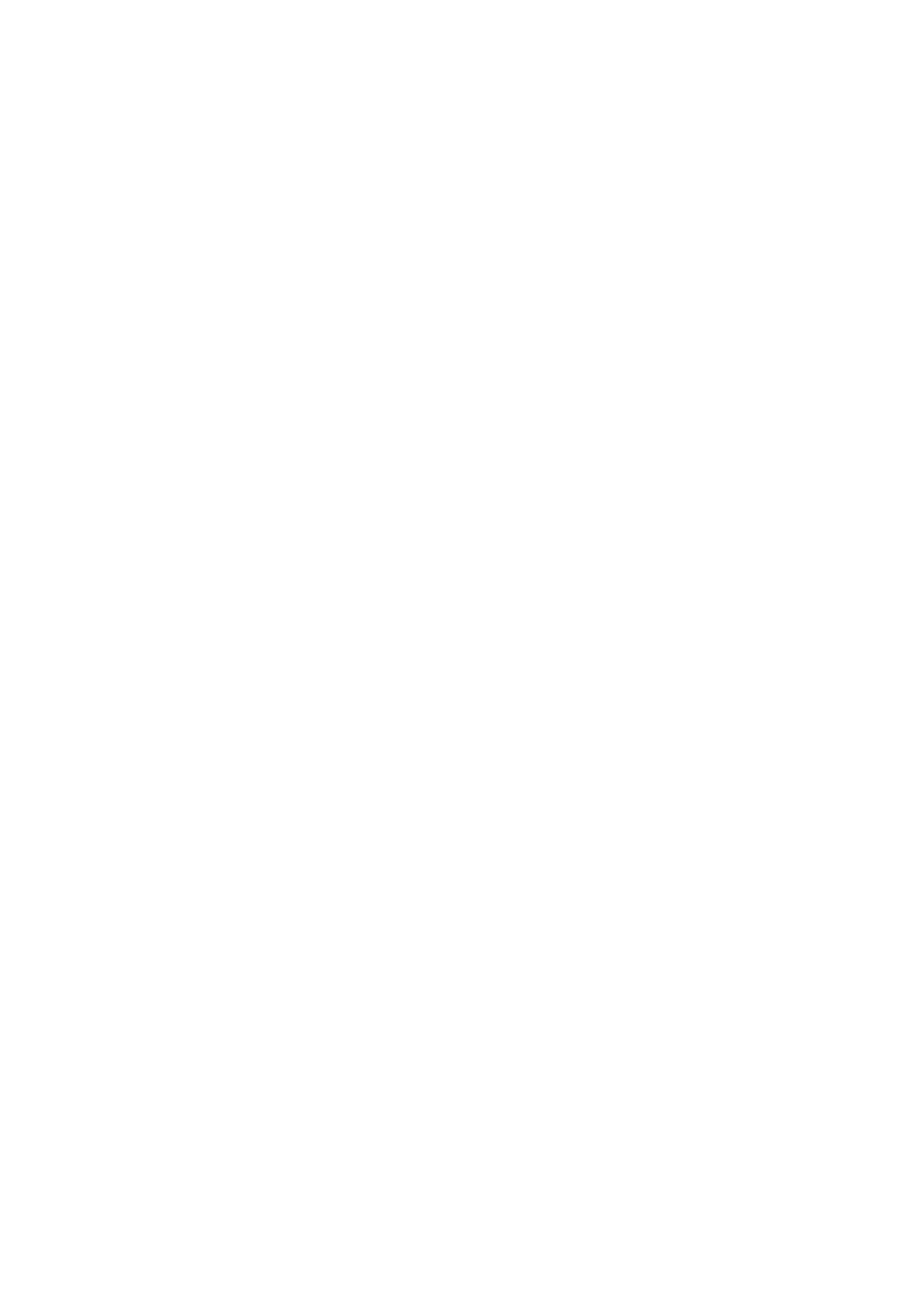

# **DRAFT THE LAW SOCIETY OF JERSEY (AMENDMENT No. 4) LAW 201-**

# **European Convention on Human Rights**

In accordance with the provisions of Article 16 of the Human Rights (Jersey) Law 2000, the Chief Minister has made the following statement –

In the view of the Chief Minister, the provisions of the Draft The Law Society of Jersey (Amendment No. 4) Law 201- are compatible with the Convention Rights.

Signed: **Senator I.J. Gorst**

*Chief Minister*

Dated: 16th December 2016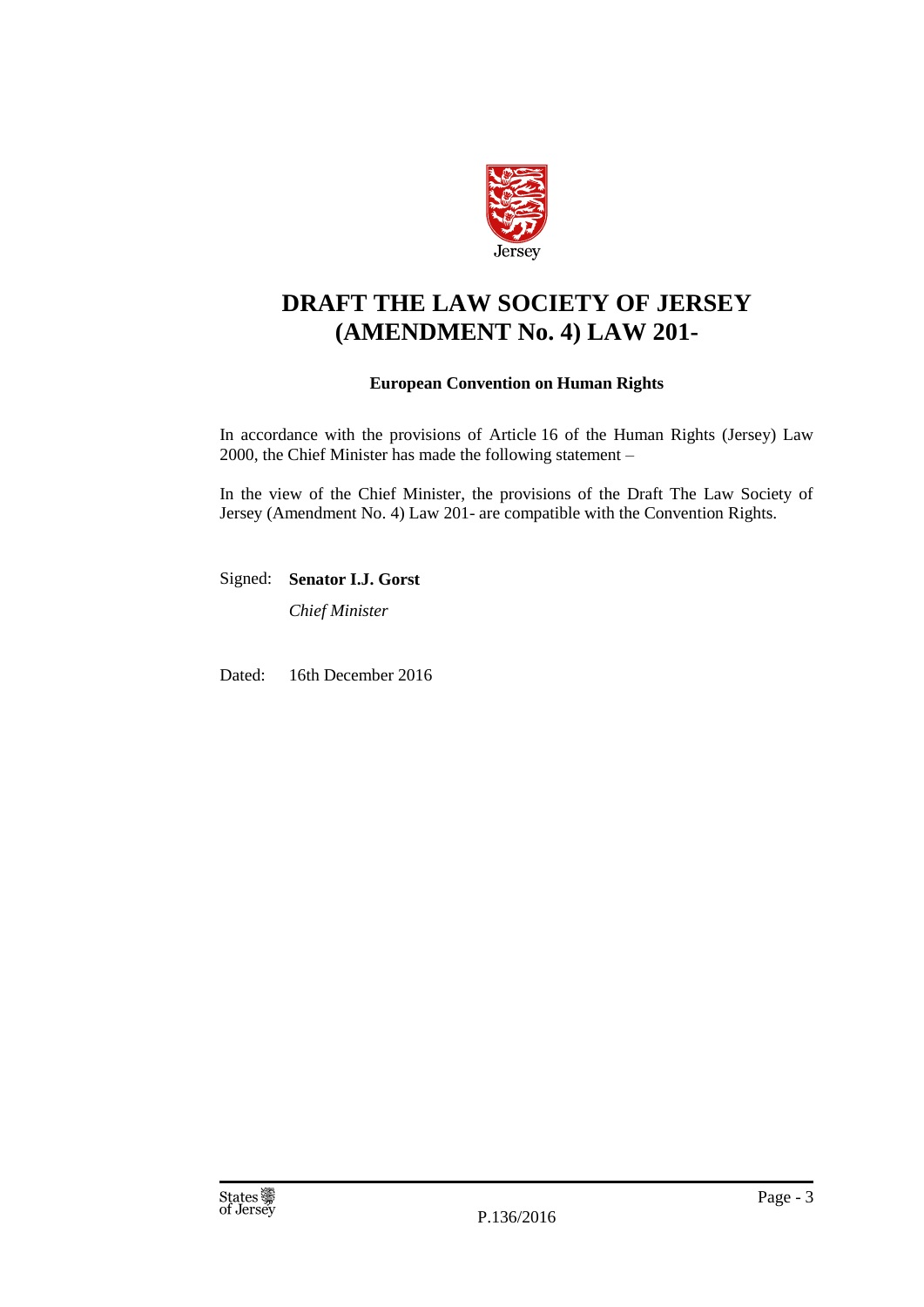# **REPORT**

The draft Law amends The Law Society of Jersey Law 2005 ("**the 2005 Law**") and has 2 core purposes –

- to make provision in the 2005 Law for the recognition and disciplinary control of legal service bodies; and
- to revise and improve the procedure in the 2005 Law for dealing with complaints of professional misconduct against advocates, solicitors and legal services bodies.

# **Legal services bodies**

The draft Law widens the scope of the 2005 Law to provide for the recognition by the Law Society of legal services bodies.

One of the main reasons for the development of legal services bodies is to follow the lead of many other jurisdictions in having the ability for legal practices to be set up as limited liability partnerships ("LLPs").

LLPs are partnerships governed by the terms of their partnership agreements. They have some of the benefits that are offered by companies, including separate legal personality and a form of limited liability. LLPs are flexible structures which can be used for a variety of purposes: for instance, by professionals, by small businesses and in financial services.

It is worth noting that a re-statement of the Limited Liability Partnerships (Jersey) Law 1997 was adopted by the States Assembly on 1st November 2016. This is the Limited Liability Partnerships (Jersey) Law 201- (**[P.95/2016](http://www.statesassembly.gov.je/AssemblyPropositions/2016/P.95-2016.pdf)**).

The draft Law widens the scope of the 2005 Law to provide for the recognition by the Law Society of legal services bodies. The preamble of the 2005 Law, the interpretation Article, and the objects of the Law Society Article are amended to take into account the introduction of legal services bodies.

New Part 2A of the 2005 Law (as amended) will provide an enabling power for the Law Society to make bye-laws prescribing the circumstances in which a limited liability partnership may be recognised as a legal services body. The Minister shall be able to prescribe by Order any other body capable of this recognition. New Article 17A of the 2005 Law lists the matters which may be provided for by such byelaws. As with other bye-laws made by the Law Society, no bye-law shall have effect unless it is approved by the Royal Court.

The States are empowered under new Article 17B to make Regulations which provide for any enactment to have effect in relation to legal services bodies with such additions, omissions or other modifications as appear necessary or expedient.

The provisions of Articles 2 and 3 of the *Loi (1961) sur l'exercice de la profession de droit à Jersey* (the "1961 Loi") shall not be applicable to a body recognised as a legal services body. The 1961 Loi provides offences for an unqualified person (i.e. any person other than either of the Law Officers, or a Jersey advocate or solicitor) to sign summonses, institute actions before the courts or willfully pass himself or herself off as a qualified person. A legal services body will not itself be qualified for the purposes of the 1961 Loi, but all of the partners of the limited liability partnership must be Jersey advocates or solicitors.

"Professional misconduct" shall now be defined in Article 1 of the 2005 Law to mean –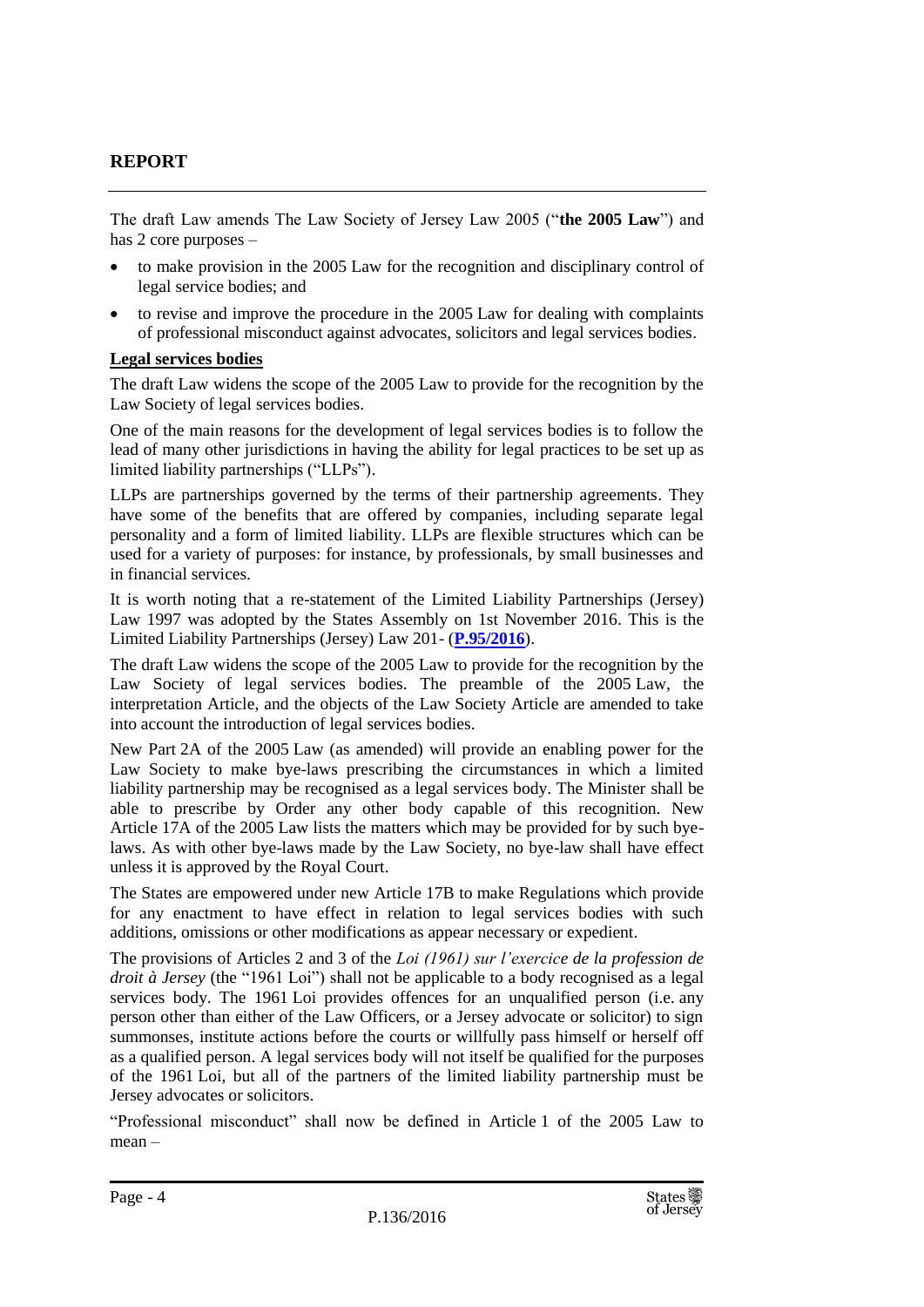- a breach by a practitioner or legal services body of any principle or rule set out in the Law Society's Code of Conduct (as amended or replaced from time to time);
- the employment by a practitioner or legal services body of an advocate or solicitor who has been suspended or removed from the roll; or
- such other conduct which in the opinion of the Royal Court falls below the standard or conduct expected of practitioners or legal services bodies.

These provisions are not intended to replace the need for disciplinary proceedings against individual advocates or solicitors, but rather to create the ability to bring disciplinary proceedings against either or both a legal services body and the advocate/solicitor responsible.

There will also be circumstances where there is a need to discipline legal services bodies and not the individual advocates/solicitors, i.e. where there is no obvious individual advocate/solicitor to discipline. The potential consequences for the legal services body could include suspension from operating for a period of up to 12 months, or removal from the register of bodies. It is important that legal services bodies are accountable and can be sanctioned for misconduct. It will depend on the facts of the case and be a matter for the Law Society or the Attorney General, as the case may be, to take a view on the most appropriate person to pursue action against. The Law Society and the Attorney General have confirmed that the pursuit of a legal services body will not preclude individual lawyers from also being pursued, where it is appropriate to do so.

One example where the legal services body could be disciplined is where a person who is not Jersey qualified has, through the legal services body, done something improper and brought the conduct of their employer the legal services body into question. This is fairly similar to the present circumstances where, in theory at least, the partner advocates/solicitors of a firm could (depending on the circumstances) be responsible for actions by non-Jersey lawyers or administrative staff of their firm because actions are taken "for and on behalf of" the firm.

The draft Law also provides for the offence of a body describing or holding itself out as a legal services body when it is not so recognised, and there is also provision for any directors, partners, managers, or similar officers to be guilty of the offence where a legal person has committed the offence with the consent or connivance of the director, etc., or the offence is attributable to any neglect on the part of the director, etc.

# **Disciplinary Procedure**

# **Current Procedure**

Part 3 of the 2005 Law, together with the Law Society of Jersey (Disciplinary Proceedings) Rules 2010 ("the 2010 Rules"), provides the procedure for dealing with complaints of professional misconduct against Jersey advocates and solicitors.

The Law Society of Jersey acts as the receiving authority for complaints, and the President determines whether the case merits reference to a disciplinary committee comprised of one lawyer and 2 lay persons. If the President considers the case does not relate to professional misconduct or that it is vexatious, frivolous or trivial, he may refuse to appoint a disciplinary committee to adjudicate on the complaint.

If a complaint is referred to a disciplinary committee, the committee holds a hearing in private. The complainant and practitioner are provided with the opportunity to be heard, to call evidence and to cross-examine witnesses.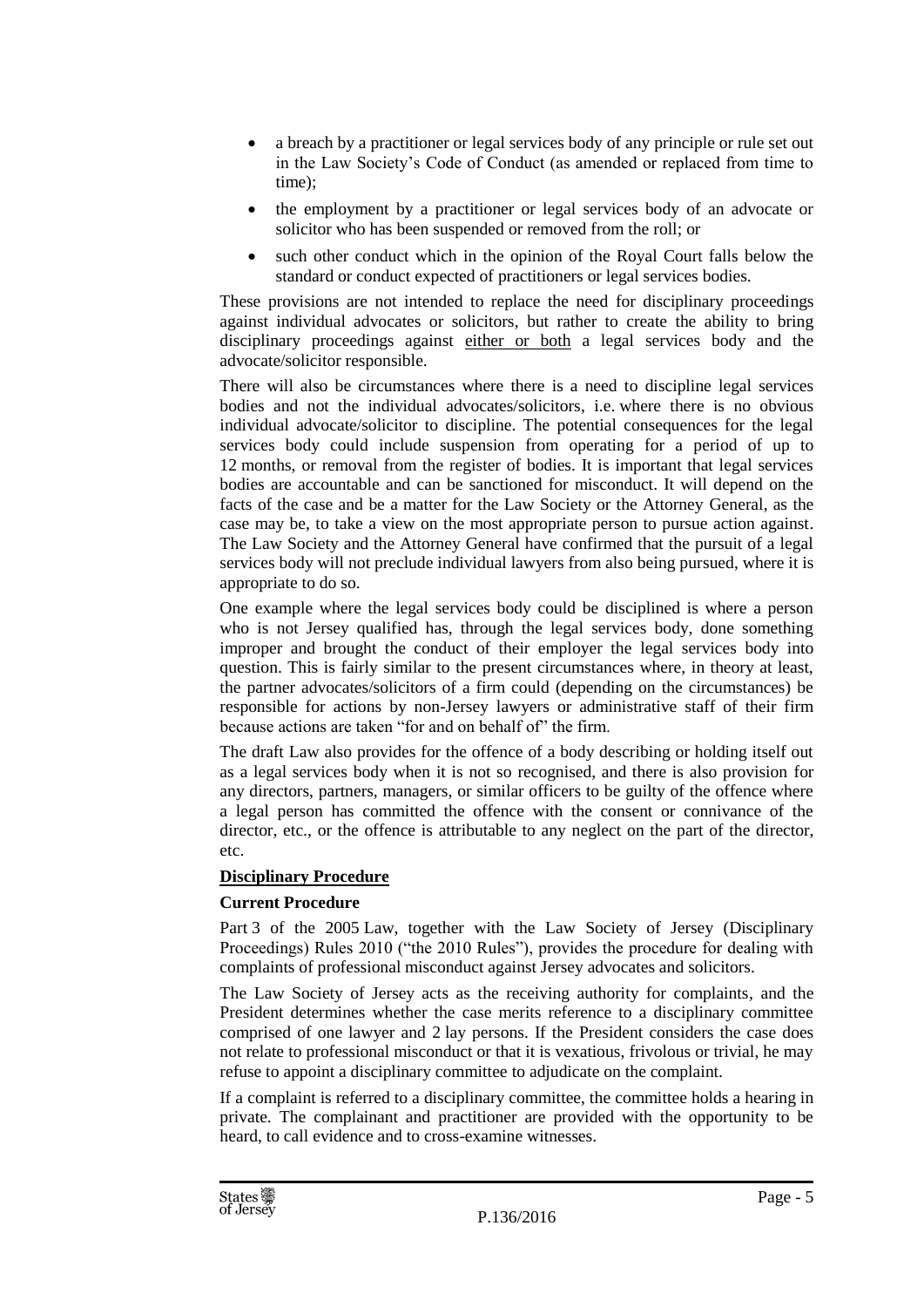At the conclusion of the hearing, the disciplinary committee has 3 options –

- (i) to dismiss the complaint;
- (ii) if it determines that the complaint is proved and that it constitutes professional misconduct by the practitioner, the committee may privately rebuke or publicly reprimand the practitioner if it considers it can be properly dealt with by such a sanction; or
- (iii) to refer the complaint to the Attorney General without making a finding.

The complainant, practitioner, and Attorney General have rights of appeal to the Royal Court from the disciplinary committee's decision. If the committee refers the matter to the Attorney General, he may bring a representation to the Royal Court to deal with the matter.

The Royal Court procedure is similar to that of the disciplinary committee, although there is no role for the complainant, i.e. the Attorney General presents evidence and may cross-examine the witnesses presented by the practitioner.

The Royal Court may dismiss the complaint or, if it considers there to have been professional misconduct, it may deal with the matter by way of any of the following sanctions –

- by privately rebuking the practitioner;
- by publicly reprimanding the practitioner;
- by imposing a fine (no statutory limit) on the practitioner;
- by suspending the practitioner from practice for a period not exceeding 6 months; or
- by ordering that the name of the practitioner be removed from the roll of advocates or solicitors (as the case may be), i.e. striking off.

The practitioner or Attorney General may appeal to the Court of Appeal against a decision of the Royal Court.

# **New procedure**

The draft Law introduces several amendments to the disciplinary process to make it more efficient and fairer. The Law Society appointed Advocate John Kelleher on 17th May 2011 to review the disciplinary process established by the 2005 Law and the Rules. Following consultation with the wider profession, Advocate Kelleher reported to the Law Society on 26th October 2012 several issues, and made recommendations arising out of such issues.

The Legislation Advisory Panel has worked with the Law Officers' Department and the Law Society to develop legislation which not only addresses several of the recommendations of the report, but also introduces other revisions aimed at improving the procedure.

The draft Law has been subject to a consultation with the members of the legal profession and has been provided to the Bailiff and Deputy Bailiff for comment.

In addition to Part 3 of the 2005 Law now being extended to cover any complaints against legal services bodies, the other fundamental changes to the procedure are hereafter summarised.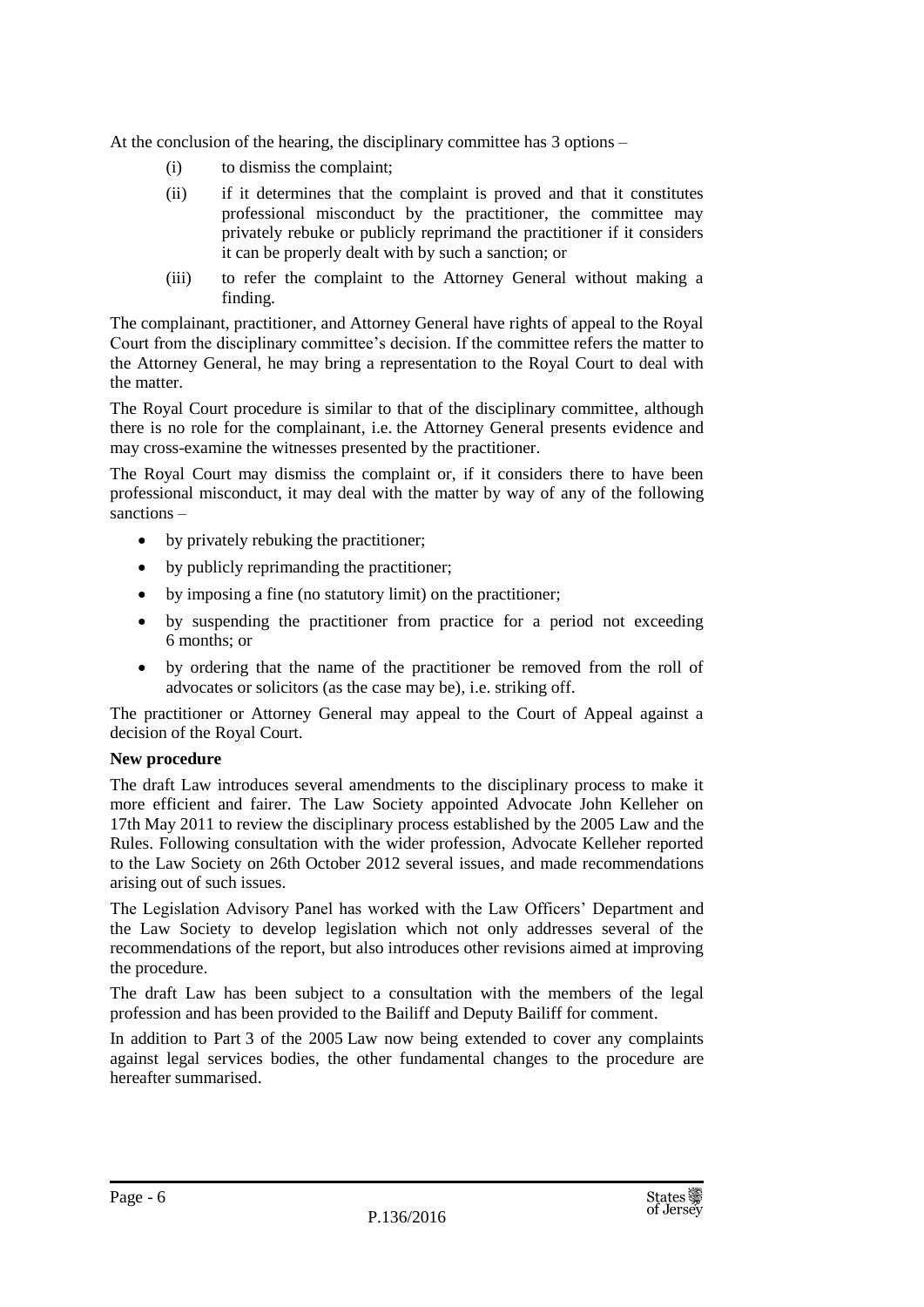# *Definition of professional misconduct*

Under Part 3 of the Law, the President is required to determine if there is a *prima facie* case of professional misconduct and the disciplinary committee or Royal Court, as the case may be, will ask itself whether it is satisfied that a complaint is proved, on the balance of probabilities, to constitute professional misconduct.

As mentioned above, the opportunity has therefore been taken to define "professional misconduct" in Article 1 of the 2005 Law to mean –

- a breach by a practitioner or legal services body of any principle or rule set out in the Law Society's Code of Conduct (as amended or replaced from time to time);
- the employment by a practitioner or legal services body of an advocate or solicitor who has been suspended or removed from the roll; or
- such other conduct which in the opinion of the Royal Court falls below the standard or conduct expected of practitioners or legal services bodies.

# *Threshold consideration by President*

The threshold test for a complaint has been slightly amended in the revised Article 21 of the 2005 Law so that the President (or his or her delegate) must consider whether there is a *prima facie* case of professional misconduct (whereas currently the test is whether it "relates to professional misconduct.") Furthermore, if the threshold is not met, or the President considers the matter to be vexatious, frivolous or trivial, he or she must dismiss the complaint (whereas currently the President "may" dismiss in such circumstances).

The draft Law also introduces a prescription period in the new Article 21 so that if a complaint is received by the Law Society more than 12 months after the events giving rise to the complaint, it shall be dismissed unless the President is satisfied that exceptional circumstances exist.

#### *Role of the complainant at disciplinary committee hearing*

The draft Law will amend the procedure at the disciplinary committee level so that under the new Article 22 of the 2005 Law, the complaint shall now be presented by the Law Society (through a local practitioner and Law Society member who is appointed as the Case Delegate) and not the complainant.

The complainant will therefore no longer have the responsibility of presenting the case and cross-examining witnesses (at present the complainant is assisted in practice by an appointed Case Delegate). The complainant will also not have the right to appeal to the Royal Court against the decision of the disciplinary committee to dismiss a complaint or deal with it by private rebuke or public reprimand. Instead, the President of the Law Society or the Attorney General may appeal against such a decision (new Article 24(1) of the 2005 Law).

The revision of the complainant's role from a party to the litigation to a witness will enhance the efficiency of the disciplinary committee process and bring it into line with the Royal Court procedure, where the complainant may be called as a witness, but the conduct of the case is carried out by the Attorney General. The complainant shall however retain a right to be present at the hearing.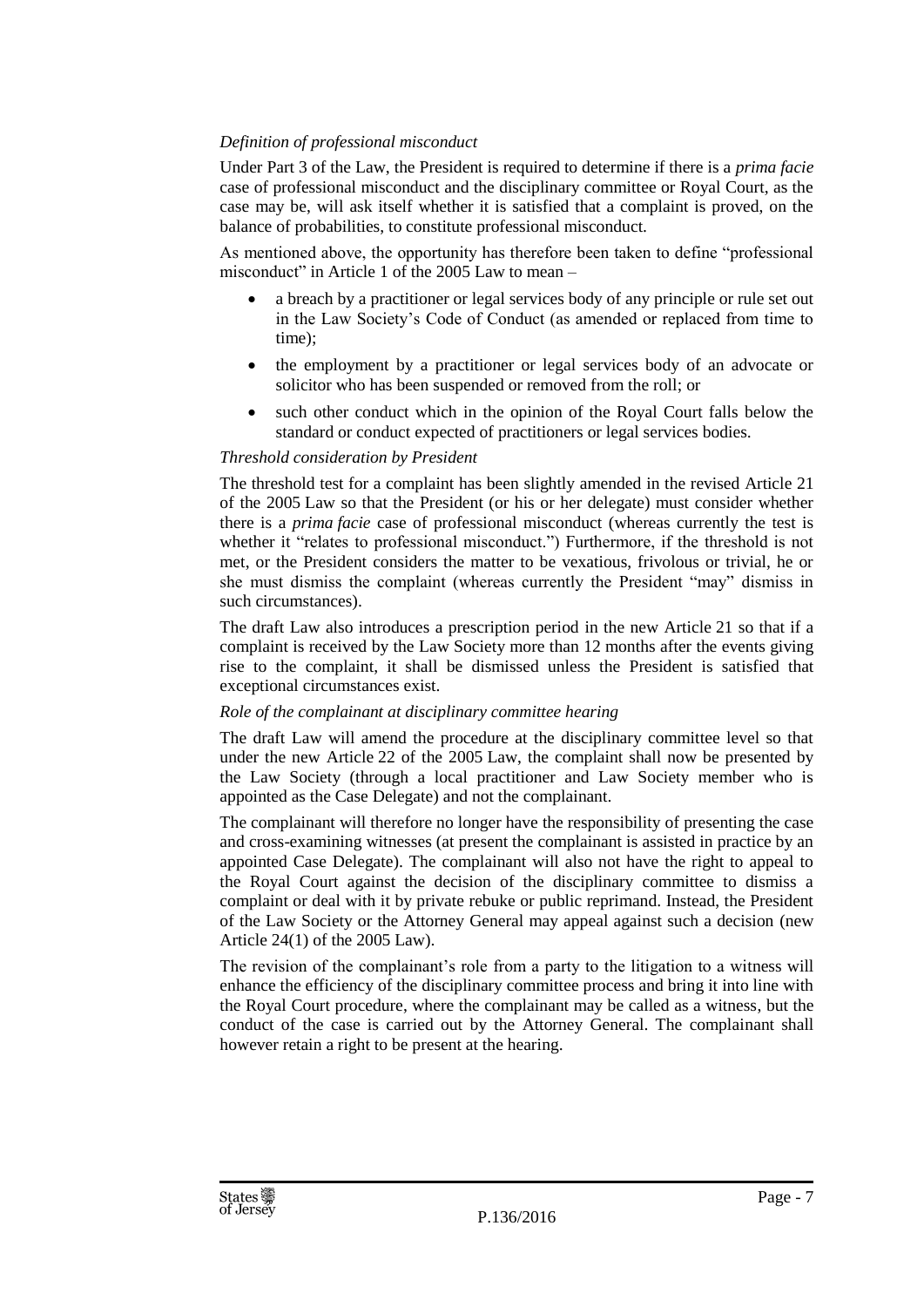#### *Chairmanship of the disciplinary committee*

The disciplinary committee will now be chaired by the lawyer member (new Article 21(3)(f)(i)), following a recommendation made by the Royal Court in *Re MM*. 1 The Chairman will, however, continue to be assisted by 2 lay members of the disciplinary panel. This composition and chairmanship reflects the standard in the Royal Court Inferior Number and the majority of the Island's tribunals.

#### *Determination by a disciplinary committee*

One of the major criticisms of the current process is that if the disciplinary committee is of the opinion that it cannot adequately sanction a practitioner, the committee can only refer the matter to the Attorney General with no finding. This means that even though the disciplinary committee will have heard all of the evidence and has satisfied itself that there has been professional misconduct, it cannot simply refer the matter to the Attorney General for sentencing. If the Attorney refers it to the Royal Court, then there will be a fresh hearing with all the evidence re-heard. In addition to this hampering the efficiency of the process, it can also end up being significantly more costly for the practitioner if he or she has legal representation at those hearings.

The disciplinary committee shall now have 4 options at the conclusion of a disciplinary hearing (new Article  $23(1)$ ) –

- (a) it may dismiss the complaint;
- (b) if it is satisfied that the complaint of professional misconduct is proved –
	- (i) it may deal with the matter by way of one of the penalties available to it if satisfied that this is an adequate way of dealing with the matter;
	- (ii) it may refer the matter to the Attorney General if it is not satisfied that it can be dealt with by any of the penalties available to the disciplinary committee; or
- (c) refer the matter to the Attorney General without making a finding.

Where the committee makes a finding that it is satisfied that a complaint is proved, but refers the matter to the Attorney General, he may then refer the matter to the Royal Court for sanction. The Royal Court may then proceed direct to sentencing without the need to re-hear the evidence and make its own finding. The practitioner or legal services body, however, retains a right to appeal against the finding of the disciplinary committee (if sanctioned by the disciplinary committee it may also appeal against the sanction).

The ability to refer the matter to the Attorney without making a finding has been retained for cases where the disciplinary committee considers the issues to be complex and thus require adjudication by the Royal Court. However, the committee shall also have the ability to adjourn proceedings at any time and refer the matter to the Attorney General. This will allow the committee to adjourn proceedings prior to or during a hearing if it considers that the matter is too serious or too complex to be dealt with by the committee.

#### *Revised penalties at disciplinary committee level*

The sanctioning powers of the disciplinary committee are being augmented so that if the committee is satisfied that a complaint is proved and can be dealt with by one of the following penalties, the committee may in respect of the practitioner or legal services body –

<sup>1</sup> [2009] JRC 174.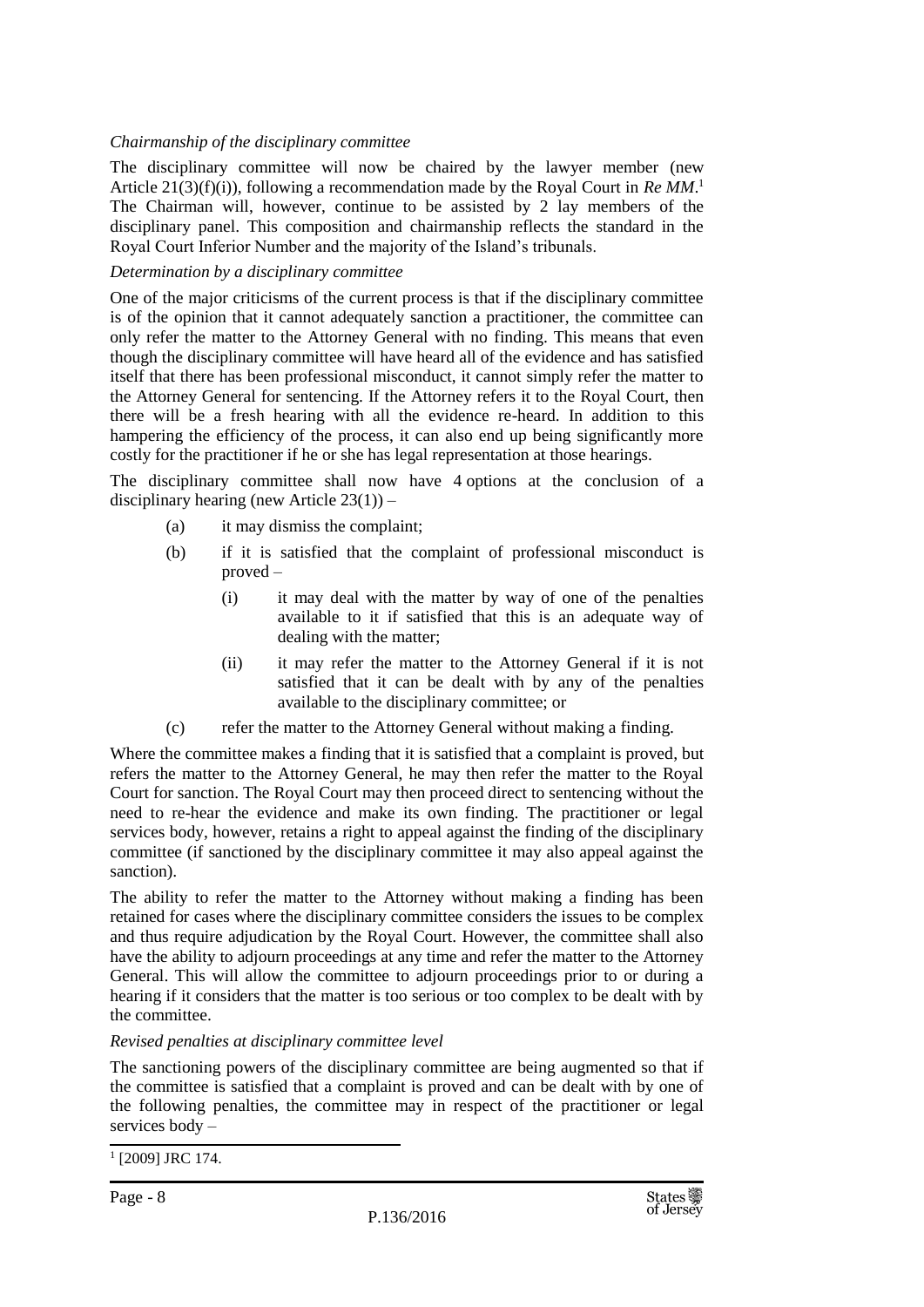- (i) issue a private rebuke or public reprimand;
- (ii) impose a fine of up to  $£10,000$ ; or
- (iii) impose a fine of up to  $\text{\pounds}10,000$  and issue a public reprimand.<sup>2</sup>

Therefore, the disciplinary committee shall now have the ability to impose a fine on the practitioner or legal services body and the maximum amount mirrors the revised maximum jurisdiction of the Magistrate's Court.<sup>3</sup> The disciplinary committee may also issue a public reprimand in conjunction with a fine (if a matter is considered sufficiently serious to merit a fine (which requires publication), then an additional private rebuke would be of no added value).

Any fine imposed on a practitioner or legal services body by the disciplinary committee shall constitute a debt due and payable to the Law Society (new Article 29(a)).

#### *Power of the Royal Court to remit the matter to the disciplinary committee*

The inability of the Royal Court to be able to remit matters to the disciplinary committee was commented upon by the Court in  $Re MM<sup>4</sup>$  and it was noted that it would be helpful to have this power so the disciplinary committee could deal with any procedural difficulties. Therefore, the 2005 Law shall be amended to enable the Royal Court to remit a matter to the disciplinary committee, whether the matter has come before the court on an appeal or a reference by the Attorney General (new Articles  $24(3)(b)$  and  $26(5)(c)$  of the 2005 Law).

#### *Revised penalties in Royal Court*

The maximum suspension which the Royal Court may impose on a practitioner is being increased from 6 months to 12 months, and the same maximum period shall apply for legal services bodies (new Articles 24(4) and 26(6) of the 2005 Law). This is because there may be circumstances which merit a longer period of suspension owing to the seriousness of the misconduct. However, in such circumstances, the Royal Court would be faced with imposing a suspension period of 6 months, which would not fully address the misconduct; and the court's only other option would be a striking-off, which might be disproportionate when a suspension of, for example, 9 months would have been adequate. The maximum period of suspension is therefore being increased to allow the Royal Court more flexibility. It is considered that if a period of suspension of 12 months was not felt to be adequate, then a striking-off would be appropriate.

# *Publication*

The draft Law shall amend the 2005 Law to require the disciplinary committee to publish its decisions when it finds that a complaint is proved and it fines and/or reprimands a practitioner or legal services body, and also where it refers the matter to the Attorney General and the Royal Court has sanctioned the practitioner or legal services body. Such publication is subject to any appeals brought against the committee's decision by the practitioner or legal services body (new Article 23(7)).

The Royal Court will continue to publish its judgments in the normal way. As disciplinary proceedings are held *in camera*, there shall be no publication of findings by the disciplinary committee or Royal Court if a complaint is dismissed, or if a finding that a complaint is proved is rejected on appeal (new Article 23(7)).

 $2$  New Article 23(2) of the 2005 Law.

<sup>3</sup> Article 3(1) of the Magistrate's Court (Miscellaneous Provisions) (Jersey) Law 1949 as amended by the Criminal Justice (Miscellaneous Provisions) (Jersey) Law 2016.

<sup>4</sup> Ibid.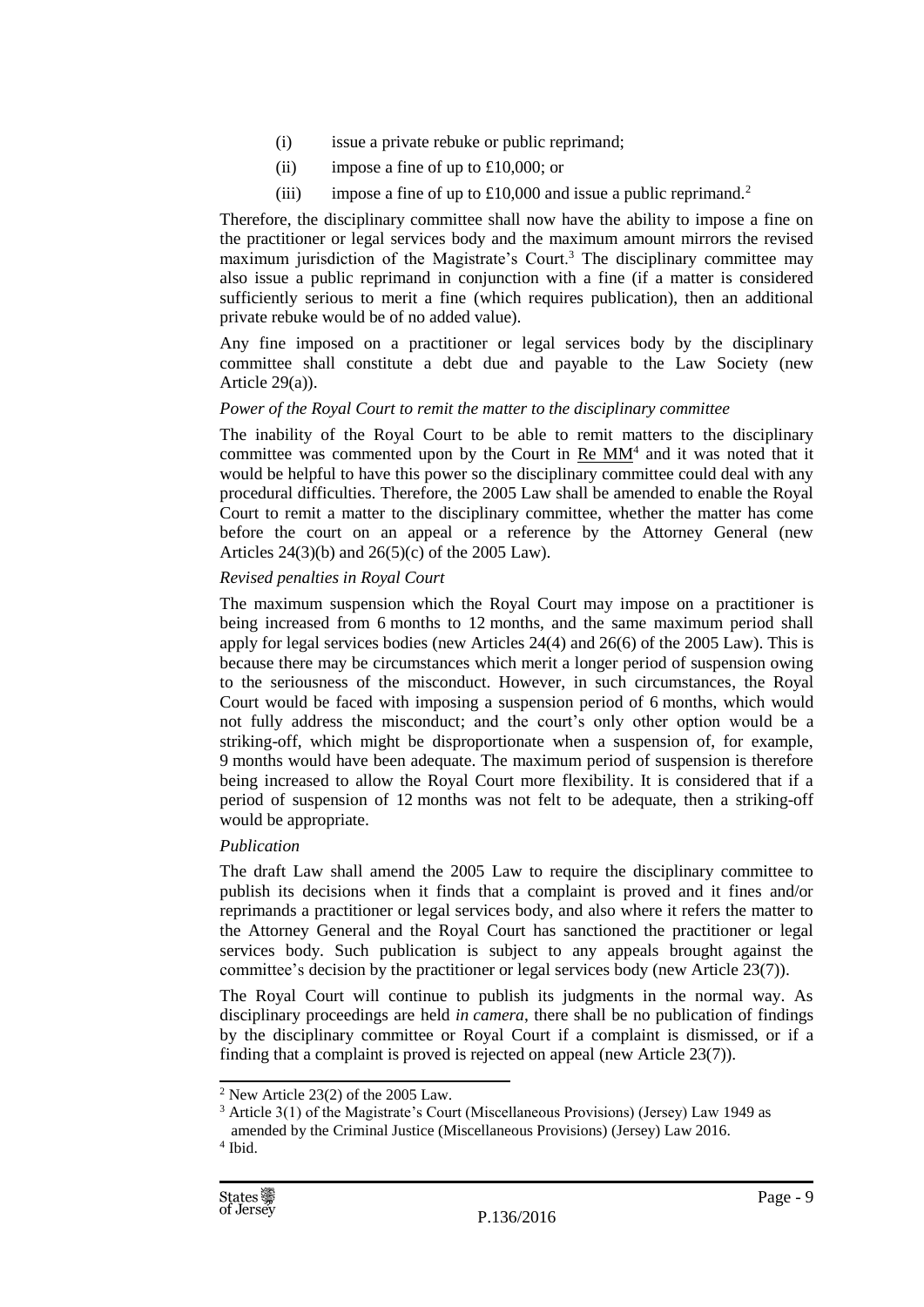# *Removal of mediation option*

Under the 2005 Law, the disciplinary committee or the Royal Court, as the case may be, may, with the consent of the complainant and practitioner, refer the matter to mediation. It has been decided that this is inappropriate, as professional misconduct is not an issue which can be mediated. If the practitioner has committed misconduct, it is a matter between him or her and the Law Society and/or Royal Court, and the complainant should have no ability to "settle" the matter. If something is extremely minor, than it is likely it will not have passed the President's threshold test.

# *Development Officer*

The Law Society, at its Annual General Meeting of 2016, resolved to rename the officer known as "the Librarian" as "the Development Officer" to reflect the wider ambit of that officer's role. Therefore, a consequential amendment has been made to Article 1 of the 2005 Law to define the Librarian.

# **Rules of Court**

The Superior Number of the Royal Court is empowered to make Rules of Court regulating and prescribing the procedures to be followed by disciplinary committees and on references and appeals to the Royal Court. The 2010 Rules are mostly concerned with the procedure to be followed by the disciplinary committee as opposed to procedure in the Royal Court.

Subject to the draft Law being adopted by the States and receiving Royal Assent, the Superior Number will be asked to consider a new set of Rules to complement the revised procedure. The opportunity has been taken to adjust and clarify the enabling powers for Rules of Court in Article 34 of the 2005 Law.

# **Regulations**

In addition to the aforementioned power regarding Regulations to provide for any enactment to have effect in relation to legal services bodies, the States are also empowered under new Article 32A to amend the Law by way of Regulations.

# **Transitional application**

The procedure which the draft Law introduces ("the new procedure") will apply to any complaints received by the Law Society on or after the day which the draft Law comes into force.

The draft Law also contains transitional provisions to the effect that where a complaint is received within the 3 months prior to the draft Law coming into force, then the new procedure shall apply unless, having taken into account any representations from the parties, the President or the disciplinary committee, as the case may be, determines that the old procedure should apply. If, however, the matter is already being heard by the disciplinary committee, the procedure cannot change mid-hearing or after the determination by the disciplinary committee, and in such circumstances the old procedure would continue to apply.

Three months has been identified as a reasonable cut-off point because there will be a gap of at least three months between the draft Law being lodged and it receiving Royal Assent, and therefore it will be reasonably foreseeable to those affected as to when the new procedure may apply.

Transitional provisions will also be inserted in the new Rules of Court so that the 2010 Rules apply if the old procedure is used, and the new Rules will apply if the new procedure is engaged.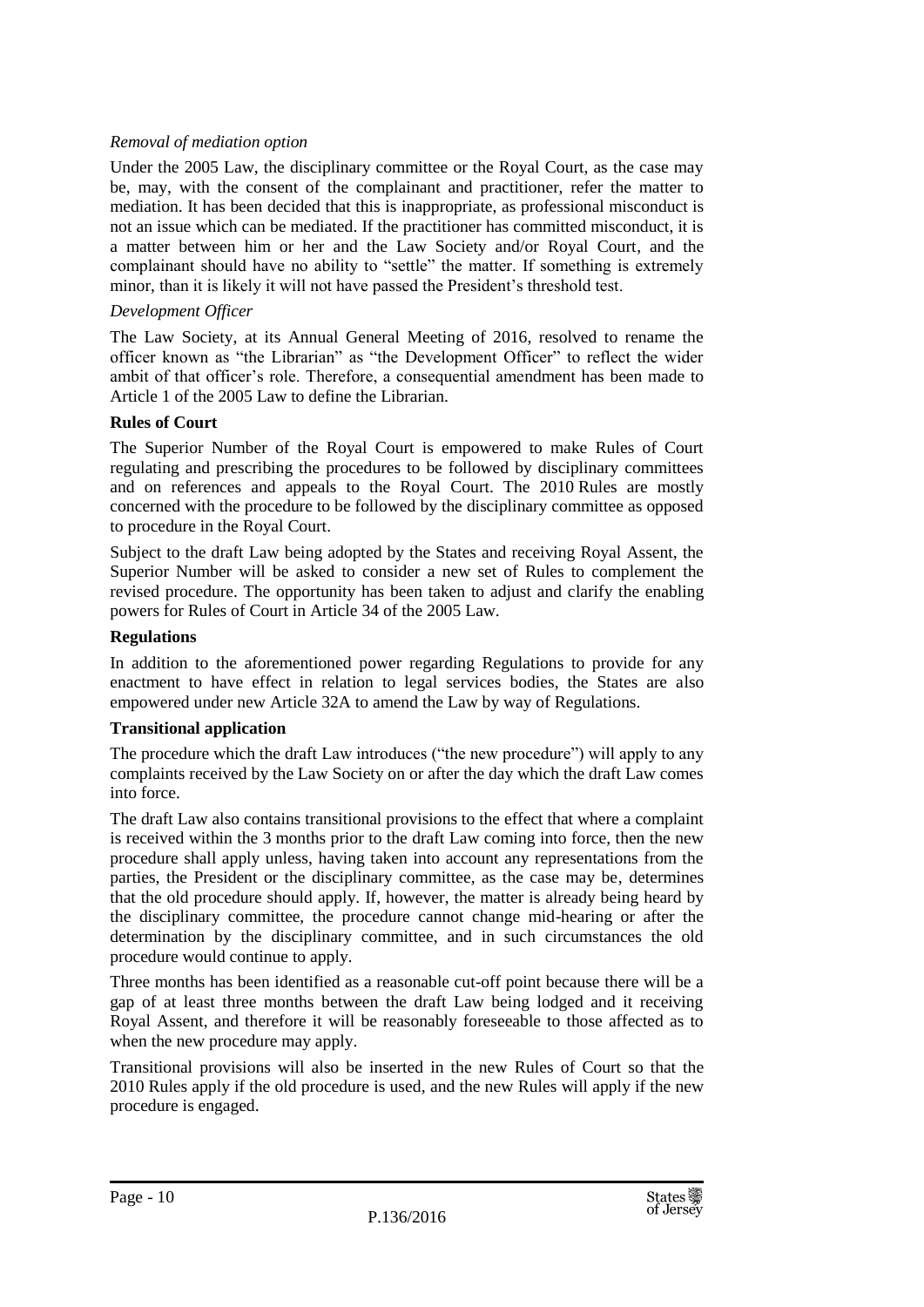# **Financial and manpower implications**

There are no financial or manpower implications for the States arising from the adoption of this draft Law.

# **Human Rights**

The notes on the human rights aspects of the draft Law in the **Appendix** have been prepared by the Law Officers' Department and are included for the information of States Members. They are not, and should not be taken as, legal advice.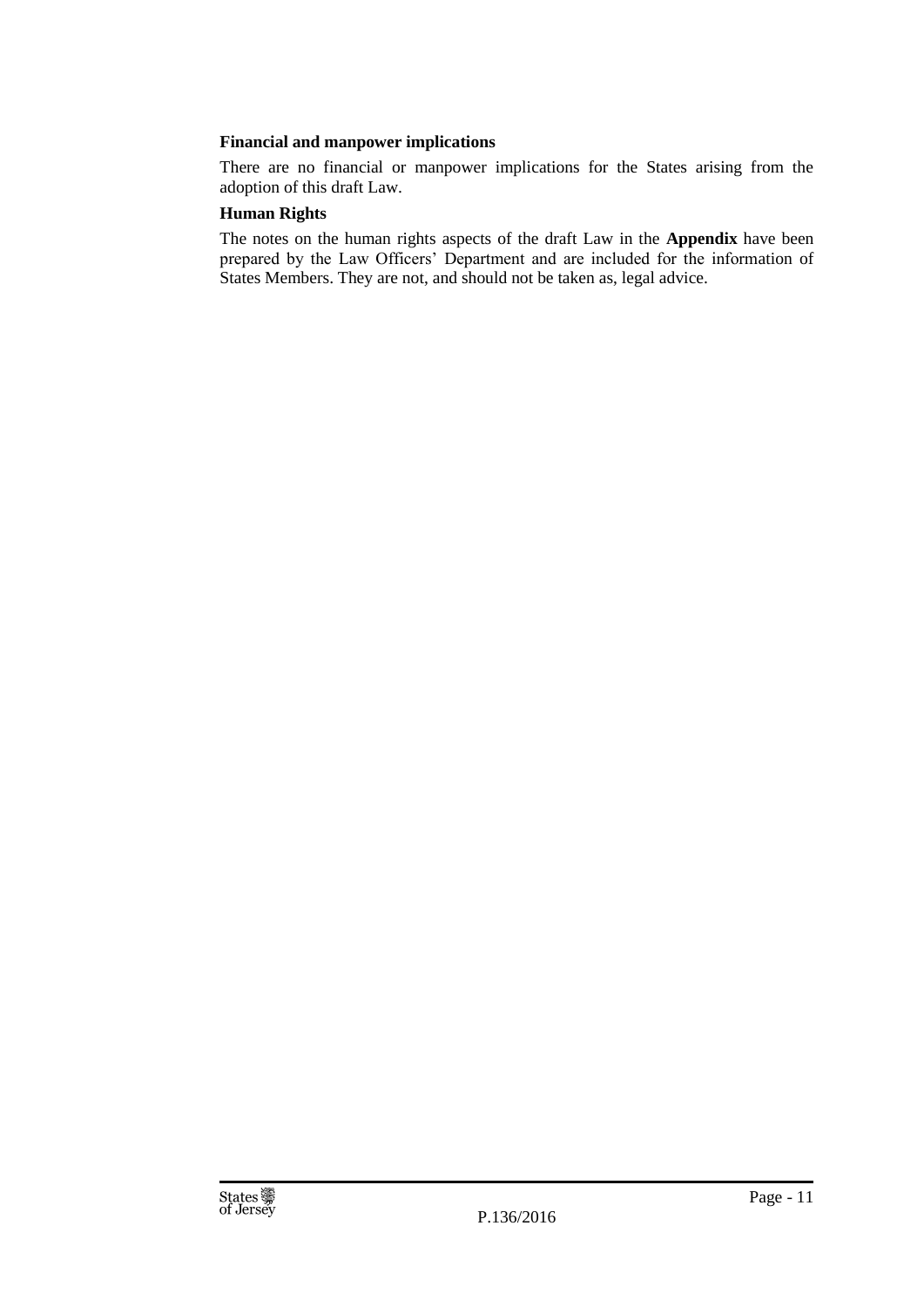#### **APPENDIX TO REPORT**

# **Human Rights Note on the Draft The Law Society of Jersey (Amendment No. 4) Law 201-**

# **Article 6 ECHR**

1. Article  $6(1)$  of the ECHR provides that –

*"In the determination of his civil rights and obligations or of any criminal charge against him, everyone is entitled to a fair and public hearing within a reasonable time by an independent and impartial tribunal established by law."*

- 2. Jurisprudence has confirmed that where the substantive content and effect of a domestic law right are of a predominantly personal, private or economic nature, the right at issue will usually be a civil right, and therefore Article 6 will be engaged. Given that the 2005 Law and underlying legislation provides for the disciplinary control of practitioners and legal services bodies, the draft Law engages Article 6.
- 3. The determination of a complaint will in most cases be made at first instance by the disciplinary committee, but the availability of appeal to the Royal Court (which is a self-evident Article 6 compliant body) will ensure compatibility with Article 6.
- 4. **Based on the reasoning above, the draft Law can be said to be compatible with Article 6 ECHR.**

#### **Article 1, Protocol 1 ECHR ("A1,P1")**

5. Article 1, Protocol 1 of the ECHR provides that –

*"Every natural or legal person is entitled to the peaceful enjoyment of his possessions. No one shall be deprived of his possessions except in the public interest and subject to the conditions provided for by law and by the general principles of international law.*

*The preceding provisions shall not, however, in any way impair the right of a State to enforce such laws as it deems necessary to control the use of property in accordance with the general interest or to secure the payment of taxes or other contributions or penalties."*

- 6. The draft Law potentially engages A1, P1 to the extent that the peaceful enjoyment of property might be interfered with if a penalty for professional misconduct prevents a practitioner from practicing or a legal services body from operating. However, A1, P1 is a qualified right. It is perfectly reasonable to exercise disciplinary control over legal practitioners as there is substantial public interest in doing so. The procedure and the sanctions in Part 3 of the 2005 Law as amended by the draft Law are proportionate and strike the right balance between the rights of the individual and the interests of the community at large.
- 7. **Based on the reasoning above, the draft Law is compatible with A1, P1 ECHR.**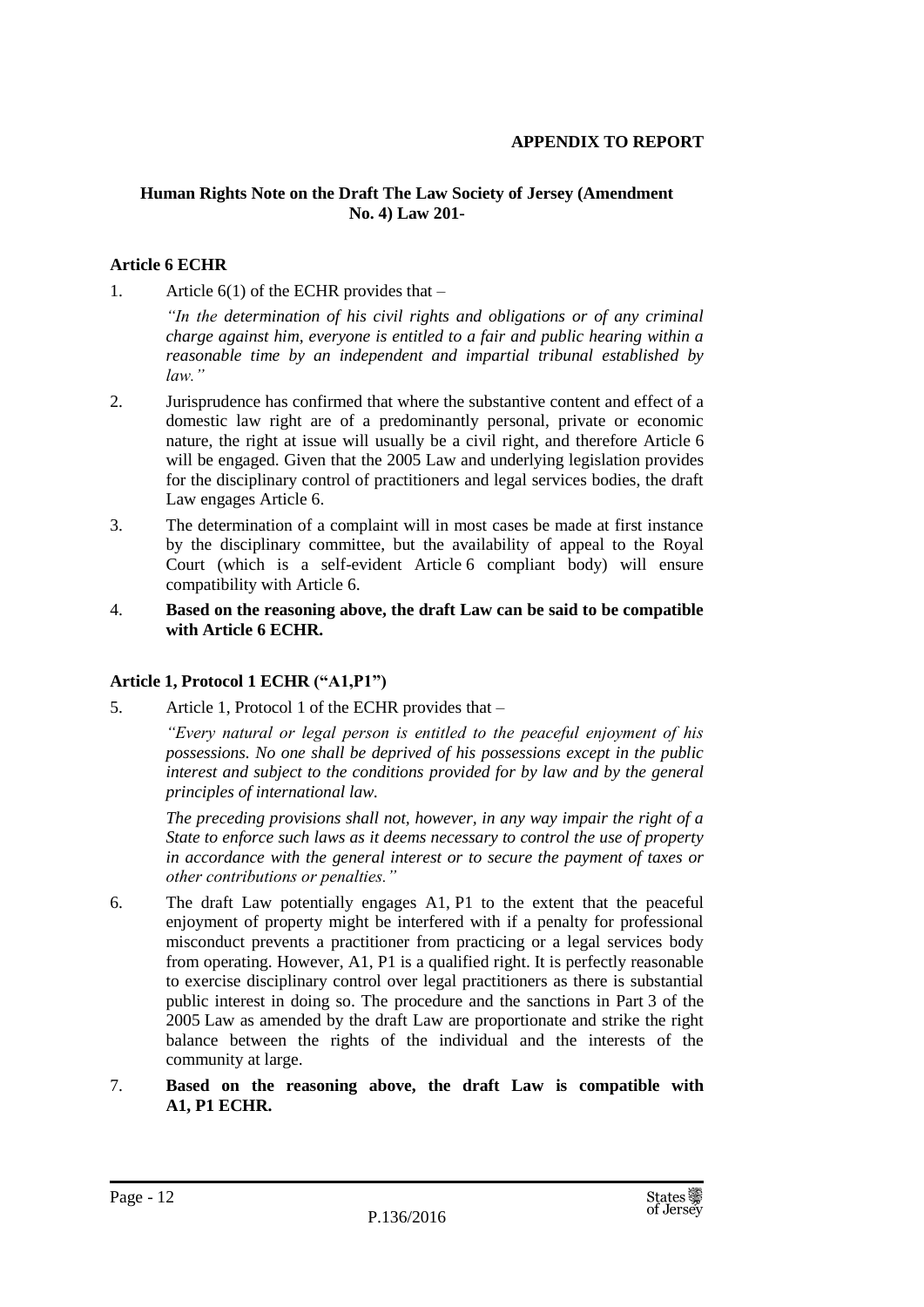# **Explanatory Note**

This Law amends The Law Society of Jersey Law 2005 (the "2005 Law") with a view  $t_0$  –

- (a) recognizing legal services bodies, and providing disciplinary control in relation to legal services bodies, as well as to solicitors and advocates; and
- (b) amending the disciplinary controls and procedures contained in Part 3 of the 2005 Law which are applicable to advocates and solicitors of the Royal Court and legal services bodies.

*Article 1* provides that the 2005 Law is amended in accordance with this Law.

*Article 2* amends the preamble of the 2005 Law so as to widen its scope so that it now provides for the recognition of legal services bodies, and for the disciplinary control of legal services bodies as well as the existing recognition of advocates and solicitors of the Royal Court (i.e. "practitioners").

*Article 3* adds to Article 1 of the 2005 Law definitions of terms introduced by this Law. In particular, it defines "legal services" as such professional services as may be provided by practitioners by virtue of being qualified as a solicitor or advocate, "legal services body" as a body recognized as such under Part 2A of the 2005 Law, as inserted by this Law; and "limited liability partnership" as a limited liability partnership registered under the Limited Liability Partnerships (Jersey) Law 1997. It enables the Minister to amend the definition of "limited liability partnership" by Order. Other new definitions are added as a consequence of the amendments to Part 3 of the Law concerning disciplinary controls over practitioners and legal services bodies and in particular "professional misconduct" is now expressly defined as a breach of The Law Society of Jersey's ("Law Society") Code of Conduct; employing a person in breach of Article 30 (prohibition of employment of practitioners removed from roll for misconduct, or suspended), or conduct which in the opinion of the Royal Court falls below expected standards.

*Article 4* amends Article 8 of the 2005 Law so as to add to the objects of the Law Society the object of promoting high standards of professional conduct among legal services bodies.

*Article 5* amends Article 16 of the 2005 Law to enable bye-laws to be made relating to the control of legal services bodies, which will be binding in respect of those bodies.

*Article 6* amends Article 17 of the 2005 Law so that bye-laws made under the new powers to be provided under Article 17A in respect of legal services bodies, are only exercisable following a special resolution of the Law Society and cannot have effect until approved by the Royal Court.

*Article 7* inserts new Part 2A into the 2005 Law, which is comprised of Articles 17A, 17B and 17C.

Article 17A(1) provides powers to the Law Society to make bye-laws prescribing the circumstances in which a limited liability partnership, or any other body that the Minister may prescribe by Order, may be recognized by the Law Society as a legal services body. Under Article 17A(2), a recognized legal services body is exempt from Articles 2 and 3 of the Loi (1961) sur l'exercice de la profession de droit à Jersey, which prohibits persons who are not legally qualified from instituting legal proceedings. Article 17A(3) permits bye-laws to prescribe the legal services that may be provided by a legal services body; make provision as to the management and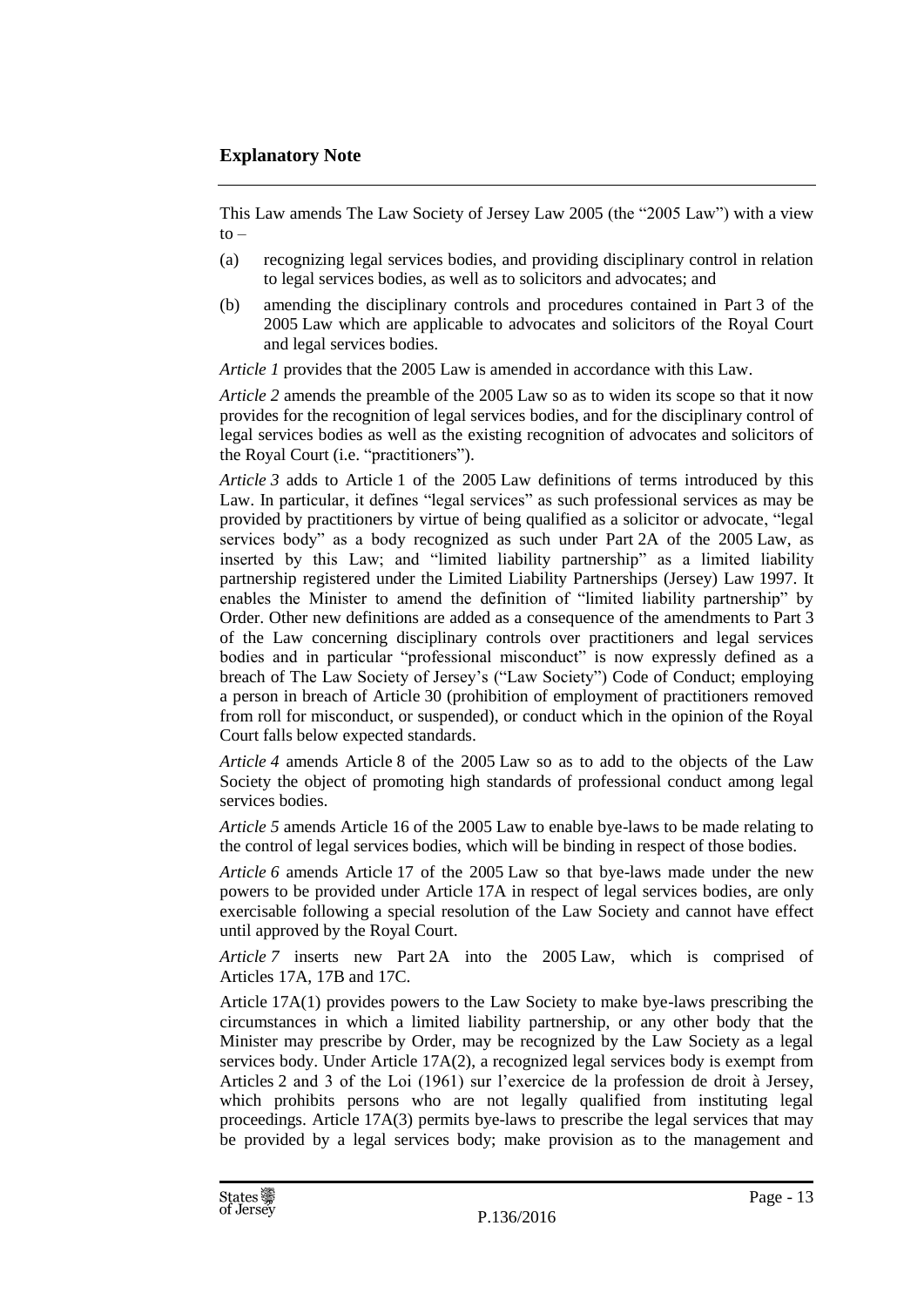control of a legal services body; prescribe the requirements which must at all times be satisfied by a recognized legal services body if it is to remain so recognized; and regulate the conduct of the affairs of legal services bodies.

Article 17A bye-laws must prevent a limited liability partnership from being recognized as a legal services body unless all of its partners are practitioners, and must not permit a legal services body from undertaking any business other than the provision of legal services or any activity other than one which is ancillary or incidental to the provision of legal services.

Article 17A(5), (6) and (7) lists the matters that the Law Society's bye-laws may make provision for, including provisions in relation to applications and renewals of applications for recognition as a legal services body; fees payable; the name that may be used by a legal services body; circumstances when a body will cease to be recognized as such; registration and compliance monitoring requirements; appeals; and conditions that may attach to a recognition as a legal services body.

By Article 17B, the States may by Regulations provide for any enactment (including this Law) to have effect in relation to legal services bodies with such additions, omissions or other modifications as appear to the States to be necessary or expedient.

Article 17C(1) makes it an offence for a body to describe itself or hold itself out as a legal services body for the time being recognized as such under Article 17A unless it is so recognized. The offence carries the penalty of a fine of an unlimited amount. Article 17C(2), (3) and (4) provide that if an offence under Part 2A is committed by a body corporate, a limited liability partnership or any other partnership with separate legal personality, if it is proved to have been committed with the consent or connivance of a person described in those paragraphs, then that person will also be guilty of the offence and liable to the penalty provided for that offence in the same manner as the incorporated limited partnership, other body corporate, limited liability partnership, separate limited partnership or other partnership with separate legal personality.

*Article 8* amends Article 18 of the 2005 Law so as to provide for the appointment of a chairman to the Law Society's disciplinary panel from amongst the panel's lay members.

*Article 9* makes a minor consequential amendment to Article 19 of the 2005 Law so as to clarify that professional misconduct constitutes the ground for the removal from office, by the Royal Court, of a disciplinary panel member.

*Article 10* inserts new Article 19A which requires the President to arrange the submission of quarterly reports to the chairman of the disciplinary panel setting out the number of complaints received in the previous quarter, ongoing complaints and complaints dismissed or referred to a disciplinary committee.

*Article 11* makes a minor consequential re-numbering amendment.

*Article 12* substitutes Article 21 of the 2005 Law with a new Article 21 which sets out the process by which a complaint of professional misconduct must be made and the process which must be followed by the President of the Law Society ("President") upon receipt of a complaint. In particular, a complaint must be made in writing and, unless the President makes an exception, not more than 12 months after the occurrence of the last of the events complained about. The President is required to dismiss the complaint if there is "*prima facie*" (i.e. "at first sight") no evidence to support the complaint, or if it is vexatious, frivolous or trivial, and the President must give written reasons for the dismissal. If the President is satisfied that there is a *prima facie* case of professional misconduct, he or she must arrange for the preparation of a written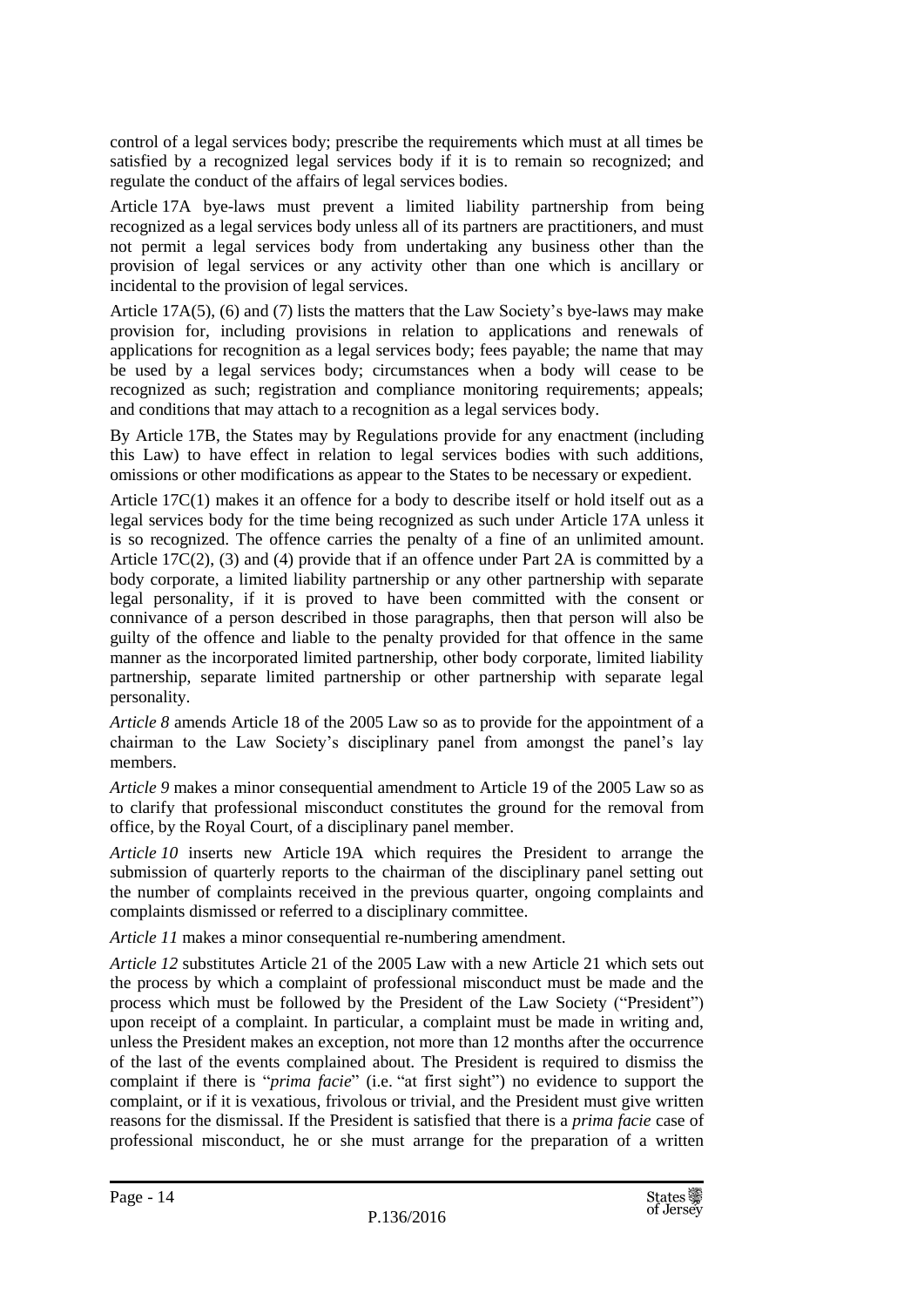statement of complaint and must select 3 members of the disciplinary panel (2 lay members of the panel and 1 ordinary member of the Law Society) to comprise the disciplinary committee who will hear the complaint. The complaint would be presented on behalf of the Law Society by a case delegate appointed by the President, and the case delegate's reasonable costs would be met from Law Society funds. The President may appoint a person to assist him or her in carrying out the requirements of Article 21, and that person's reasonable costs would also be met from Law Society funds.

*Article 13* inserts new Article 21A into the 2005 Law which is based on repealed Article 27 of the 2005 Law. Under this new Article it is the President who will conduct an investigation into the complaint (or a person appointed to conduct the investigation on the President's behalf) rather than the Committee of The Law Society. The President or person appointed may, as part of his or her investigation, also conduct interviews with the complainant and other persons.

*Article 14* substitutes Articles 22 and 23 of the 2005 Law. Substituted Article 22 is based on repealed Article 28 of the 2005 Law and sets out the procedure which a disciplinary committee must follow when conducting a complaint hearing. The committee may require the attendance of persons to give evidence and to produce documents. Persons who fail to comply with a committee's requirements or who refuse to take an oath or make an affirmation are guilty of an offence and liable to a fine of an unlimited amount. The disciplinary committee is empowered to issue directions to facilitate the fair conduct of the proceedings and may at any time, if it thinks fit, adjourn the proceedings and refer the complaint to the Attorney General. Substituted Article 23 of the 2005 Law sets out the process by which the committee must determine the complaint. It may dismiss the complaint, refer it to the Attorney General without making any findings, or determine that the complaint is proved. In the latter case, the committee may issue the practitioner or legal services body, as the case may be, with a private rebuke or a public reprimand, impose a fine of up to £10,000 or impose a fine up to that amount coupled with a public reprimand. If the committee is not satisfied that any of the foregoing penalties are adequate, it must refer the case to the Attorney General. There is a right of appeal to the Royal Court against a decision dismissing a complaint, finding the complaint proved or any penalty applied. Article 23 also sets out which decisions a disciplinary committee must or must not publish on the Law Society's website.

*Article 15* amends Article 24 of the 2005 Law so as to clarify who may appeal to the Royal Court and in what circumstances an appeal may be made. As well as rejecting or upholding a decision of the disciplinary committee on appeal, the Royal Court may remit the matter back to the committee for re-determination. If the Royal Court finds that that complaint should not have been dismissed it may apply any one of the penalties the disciplinary committee has at its disposal under Article 23, except that the fine may be of an unlimited amount. Alternatively the Royal Court may suspend the practitioner from practice (or legal services body from operation) for a period not exceeding 12 months or order the removal of the practitioner's or legal services body's name from the roll or register (if any), as the case may be. If the Royal Court upholds a disciplinary committee's finding that the complaint is proved but considers the penalty imposed was not appropriate in the circumstances, it may impose a higher or lesser penalty, as the case may be.

*Article 16* substitutes Article 25 of the 2005 Law to set out the 4 circumstances in which the Attorney General may refer a complaint to the Royal Court, as follows: where the President has dismissed a complaint (Article  $21(3)(c)$ ); where in the course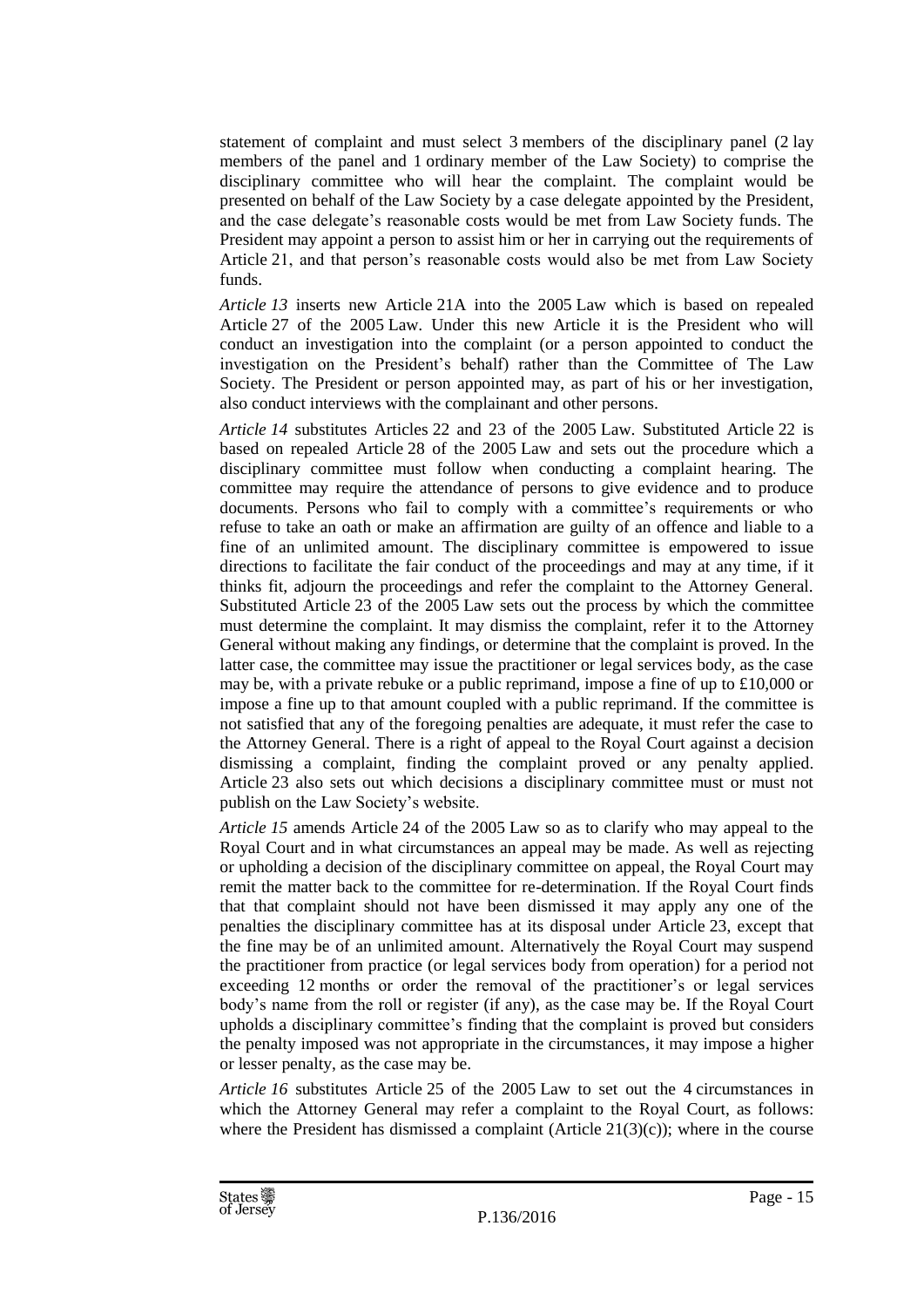of the proceedings the disciplinary committee adjourns and refers the complaint to the Attorney General (Article  $22(10)$ ); where the committee finds that the complaint is proved but refers it to the Attorney General because the committee is not satisfied that any of the penalties it can impose are appropriate (Article  $23(1)(b)(ii)$ ); or where, at the conclusion of the proceedings, the committee refers the complaint to the Attorney General without making a finding (Article 23(1)(c)).

*Article 17* amends Article 26 of the 2005 Law which deals with the consideration of complaints referred by the Attorney General to the Royal Court under Article 25. A hearing before the Royal Court is not required where the Court only has to determine the question of which penalty should be imposed, otherwise the referral of other complaints require a hearing. The Royal Court may dismiss the complaint or impose one of the penalties listed in Article 23, except that the fine may be of an unlimited amount or may suspend the practitioner from practice (or legal services body from operation) for a period not exceeding 12 months or order the removal of the practitioner's or legal services body's name from the roll or register (if any), as the case may be. The Royal Court may remit the matter back to the disciplinary committee for re-determination or determination (as the case may be). The provision enabling referral to a mediator before a complaint is determined by the Royal Court, is deleted. Where the Royal Court has determined which penalty to impose in relation to a complaint to which Article  $23(1)(b)(ii)$  applies, the penalty cannot take effect until any outstanding appeal against the disciplinary committee's finding that the complaint is proved, has been determined, has been abandoned or the time limit in which to appeal has expired.

*Article 18* repeals Articles 27 and 28 of the 2005 Law, which have been replaced by new Article 21A as inserted by *Article 13* and Article 22 as substituted by *Article 14*.

*Article 19* substitutes Article 29 of the 2005 Law the effect of which is to retain the existing provision concerning the recovery of fines and costs imposed by the Royal Court as debts due to the States but with the additional provision that fines imposed by a disciplinary committee are debts due and payable to the Law Society.

*Article 20* amends Article 30 of the 2005 Law so as to prohibit a legal services body from employing, retaining or remunerating a person whose name has been removed from the roll of advocates or solicitors, on grounds of misconduct, where he or she has not been restored to that roll, or employing, retaining or remunerating a practitioner who is suspended from practice as an advocate or solicitor, without the prior approval of the Committee of The Law Society. A practitioner or a legal services body who contravenes Article 30 is guilty of professional misconduct.

*Article 21* inserts new Article 32A into the 2005 Law. Article 32A enables the States to make Regulations amending this Law and extends that power so as to include the power to make any supplementary, incidental, consequential, transitional, transitory or saving provisions which appear to the States to be necessary or expedient for the purposes of any such amendment as well as for the purposes of any Regulations made under Article 17B relating to legal services bodies.

*Article 22* substitutes Article 34 of the 2005 Law to provide a stand-alone power for the Royal Court to make procedural rules governing the conduct of hearings before disciplinary committees. The power to make rules governing the conduct of disciplinary cases on appeal to the Royal Court, or on reference from the Attorney General to the Royal Court would be given effect under Article 13 of the Royal Court (Jersey) Law 1948.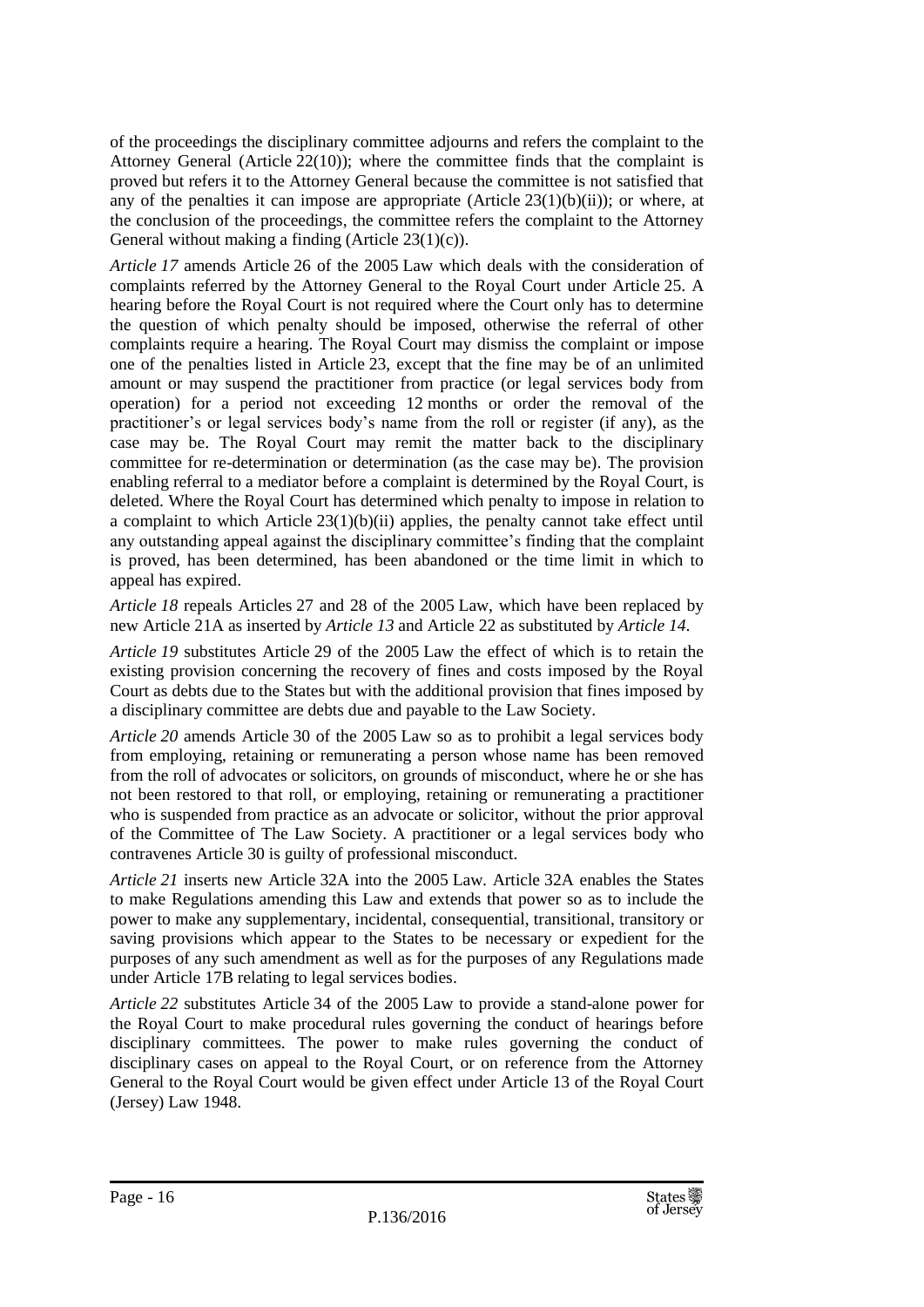*Article 23* substitutes Article 35 of the 2005 Law so that the Law Society must now publish the bye-laws it makes under the 2005 Law (as amended by this Law) in a manner that is likely to bring them to the attention of those affected.

*Article 24* amends Article 36 of the 2005 Law by replacing lapsed transitional provisions with transitional provisions which would apply to complaints received in the 3 months immediately before the commencement of Articles 12 to 16 of this Law, but not concluded before the commencement of those Articles. Where, as at the commencement date of Articles 12 to 16 of this Law, a complaint has not been referred to a disciplinary committee or has been so referred but not heard, the President or the committee (as the case may be) may, subject to representations, determine that the complaint should proceed in accordance with the amendments made by those Articles. If, as at the commencement date of Articles 12 to 16 of this Law, the complaint is in the process of being heard, it shall be determined as if those Articles had not been enacted. In the case of any complaints which, in the 3 month period referred to above, have either been referred to the Attorney General or the Royal Court, or lodged for appeal to the Royal Court, those complaints shall also be determined as if Articles 12 to 16 of this Law had not been enacted.

*Article 25* gives the title of this Law and provides for it to come into force on such day or days as the States may by Act appoint.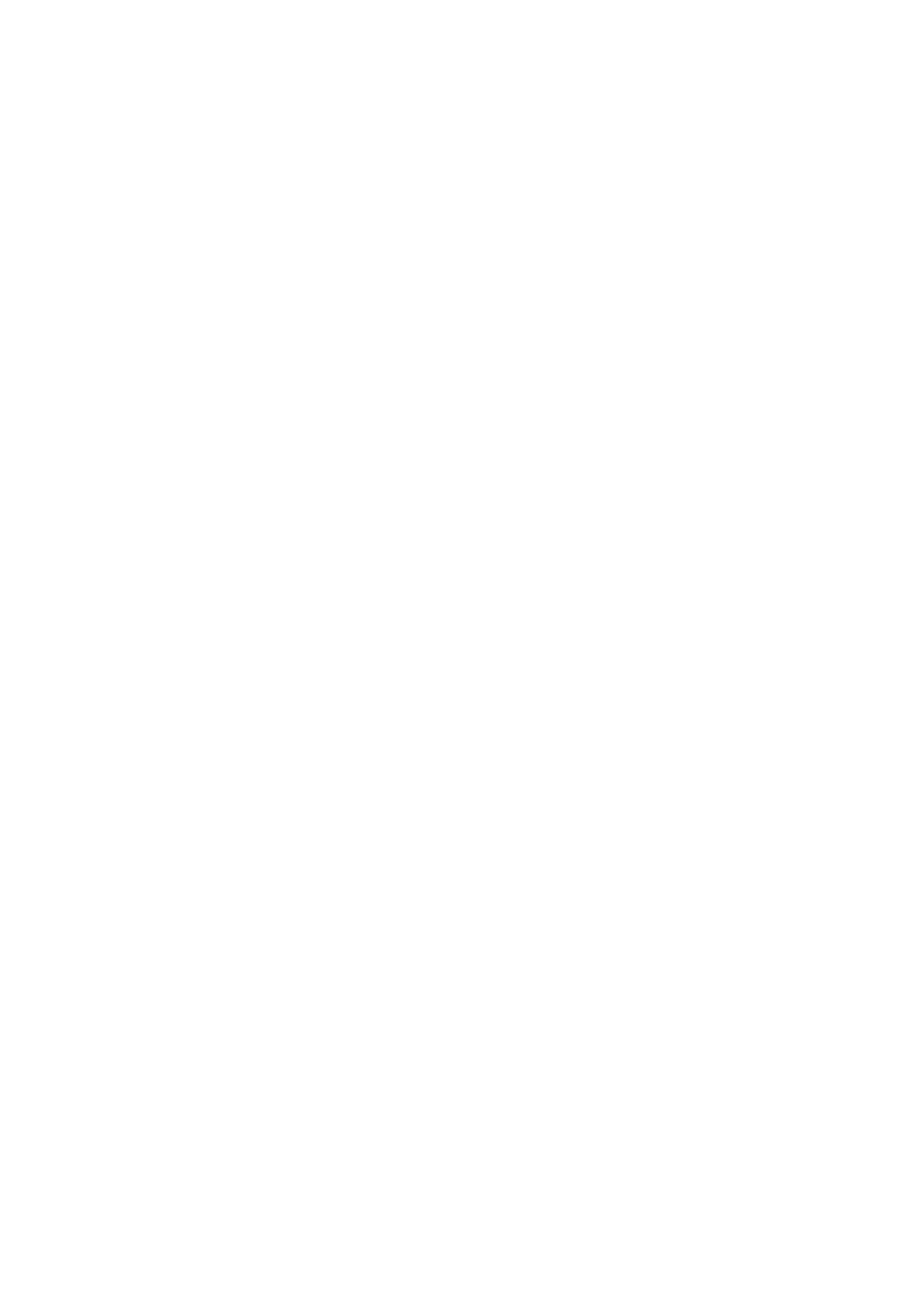

# DRAFT THE LAW SOCIETY OF JERSEY (AMENDMENT No. 4) LAW 201-

# **Arrangement**

# **Article**

| Preamble of The Law Society of Jersey Law 2005 amended 21<br>Insertion of Part 2A of The Law Society of Jersey Law 2005 23 |
|----------------------------------------------------------------------------------------------------------------------------|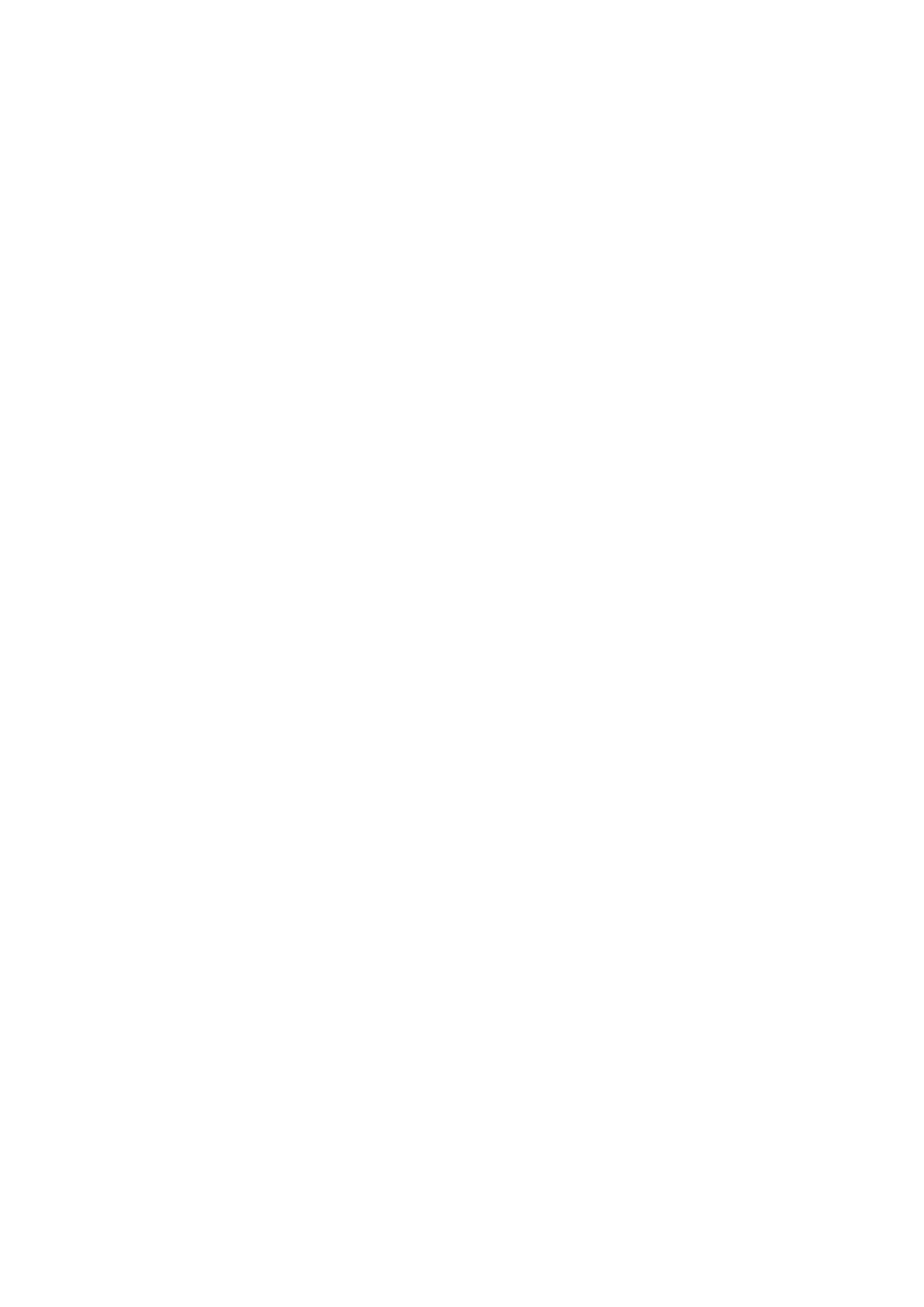

# **DRAFT THE LAW SOCIETY OF JERSEY (AMENDMENT No. 4) LAW 201-**

# **A LAW** to amend further The Law Society of Jersey Law 2005

*Adopted by the States [date to be inserted] Sanctioned by Order of Her Majesty in Council [date to be inserted] Registered by the Royal Court [date to be inserted]*

**THE STATES**, subject to the sanction of Her Most Excellent Majesty in Council, have adopted the following Law –

# <span id="page-20-0"></span>**1 The Law Society of Jersey Law 2005 amended**

The Law Society of Jersey Law 2005<sup>1</sup> is amended in accordance with this Law, and a reference to an Article is to the Article of that number in The Law Society of Jersey Law 2005<sup>2</sup> .

# <span id="page-20-1"></span>**2 Preamble of The Law Society of Jersey Law 2005 amended**

In the preamble of The Law Society of Jersey Law 2005<sup>3</sup> for the words "and for the disciplinary control of advocates and solicitors of the Royal Court;" there are substituted the words "; to provide for the recognition of legal services bodies; and for the disciplinary control of advocates and solicitors of the Royal Court and of legal services bodies;".

# <span id="page-20-2"></span>**3 Article 1 amended**

In Article  $1(1)$  –

- (a) in the definition "bye-laws", after the words "Article 16" there are inserted the words "or 17A";
- (b) after the definition "bye-laws" there are inserted the following definitions –

<sup>&</sup>quot; 'case delegate' means the person appointed under Article  $21(3)(f)(iii)$ ;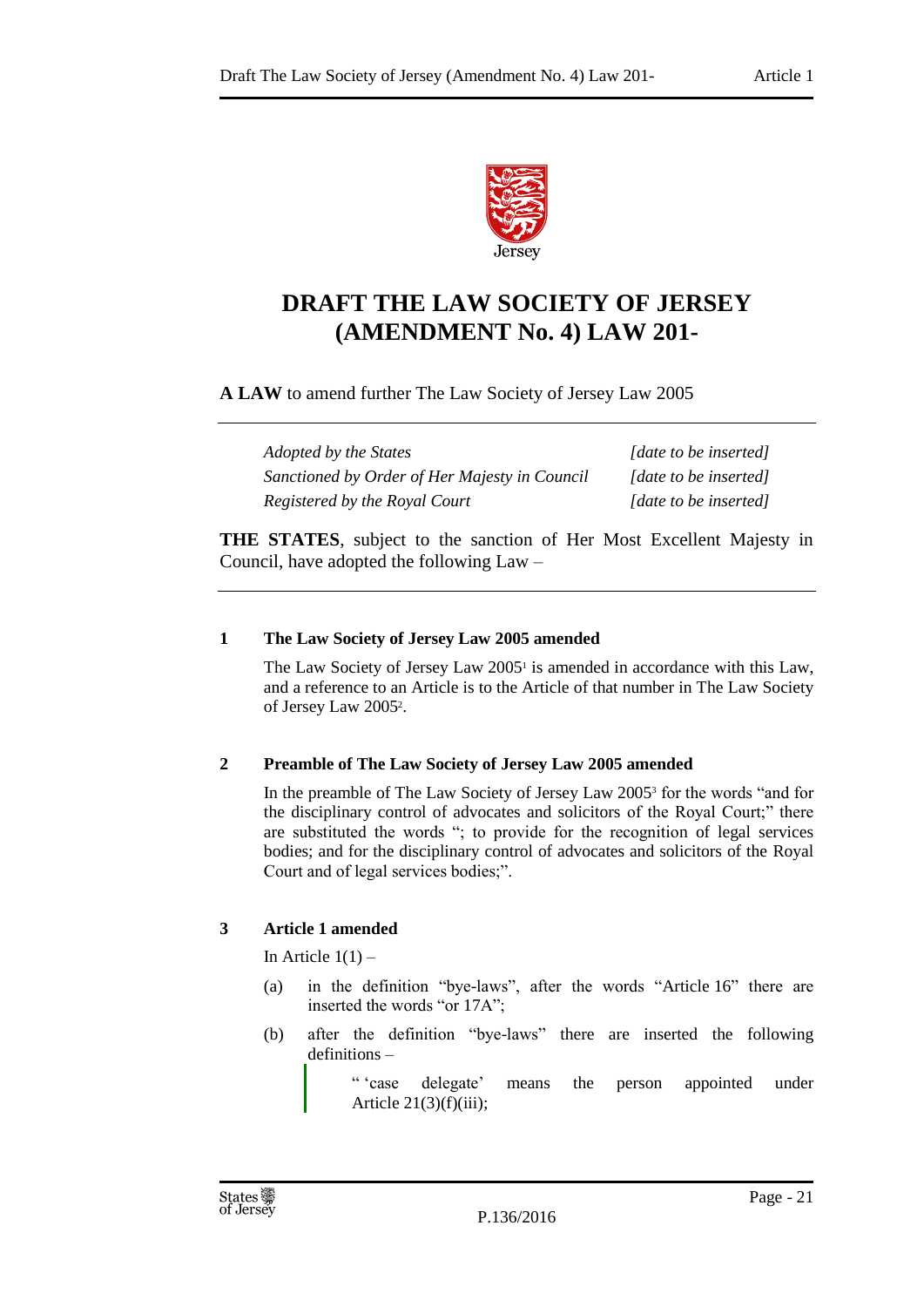'chairman of the disciplinary panel' means a person appointed under Article 18(7);

'Code of Conduct' means the code of professional conduct which applies to practitioners and legal services bodies, adopted under the bye-laws, as amended or replaced from time to time;";

(c) after the definition "Committee member" there are inserted the following definitions –

" 'complaint' shall be construed in accordance with Article 21(1);

'complainant' means a person who makes a complaint;";

- (d) in the definition "disciplinary committee" for the words "Article 21(1)" there are substituted the words "Article  $21(3)(f)(i)$ ";
- (e) after the definition "disciplinary panel" there is inserted the following definition –

" 'incorporated limited partnership' means an incorporated limited partnership established in accordance with the Incorporated Limited Partnerships (Jersey) Law 2011<sup>4</sup>;";

(f) after the definitions "Law Society" and "Society" there are inserted the following definitions –

> " 'legal services' means such professional services as may be provided by practitioners by virtue of being qualified as a solicitor or advocate;

> 'legal services body' means a body recognized as such under Part 2A;

> 'Librarian' means the officer referred to in Article 10(2)(d) who may also be known as the 'Development Officer';

> 'limited liability partnership' means a limited liability partnership registered under the Limited Liability Partnerships (Jersey) Law 1997<sup>5</sup>;

> 'No. 4 Amendment Law' means The Law Society of Jersey (Amendment No. 4) Law 201-<sup>6</sup>;";

(g) after the definition "President" there are inserted the following definitions –

" 'professional misconduct' means –

- (a) a breach, by a practitioner or legal services body, of any principle or rule set out in the Code of Conduct;
- (b) conduct of which a practitioner or legal services body is guilty under Article 30(3) by reason of contravening Article  $30(1)$  or  $(1A)$ ; or
- (c) such conduct (other than misconduct referred to in paragraph (a) or (b)) which, in the opinion of the Royal Court, falls below the standard of conduct expected of practitioners or legal services bodies, as the case may be;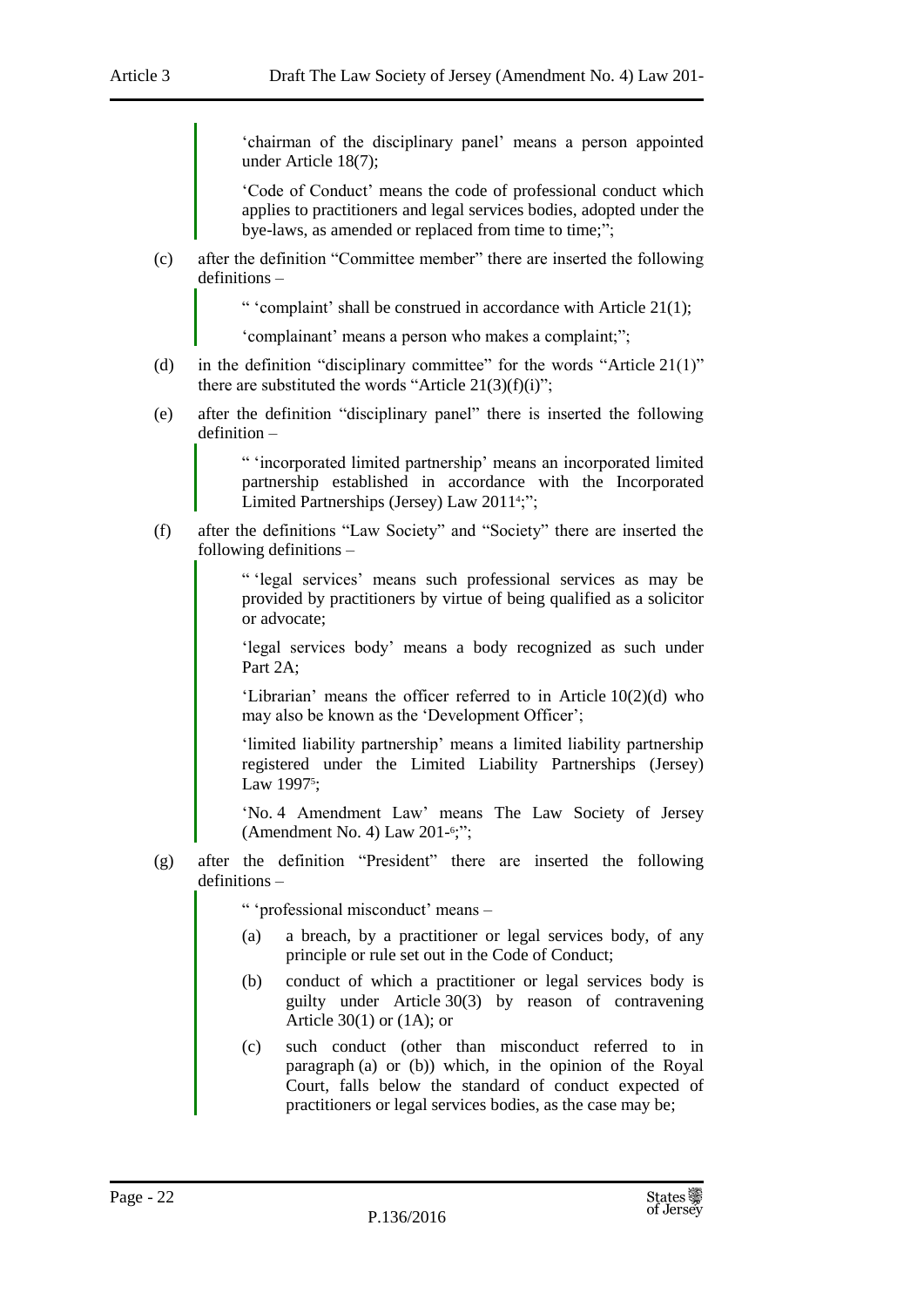'separate limited partnership' means a separate limited partnership established in accordance with the Separate Limited Partnerships (Jersey) Law 2011<sup>7</sup> ;";

- (h) after Article  $1(2)$  there are added the following paragraphs
	- "(3) For the purposes of Part 3, the expression 'the complaint is proved', means the complaint is proved, on the balance of probabilities, to constitute professional misconduct by the practitioner or legal services body who is the subject of the complaint.
	- (4) The Chief Minister may by Order amend the definition 'limited liability partnership'.".

# <span id="page-22-0"></span>**4 Article 8 amended**

In Article 8(b), after the word "practitioners" there are inserted the words "and legal services bodies".

# <span id="page-22-1"></span>**5 Article 16 amended**

In Article 16 –

- (a) in paragraph (5), after the word "practitioners" in both places where it appears, there are inserted the words "or legal services bodies";
- (b) in paragraph (7) after the word "Society" there are inserted the words "and each legal services body".

# <span id="page-22-2"></span>**6 Article 17 amended**

In Article 17, after the words "Article 16" there are inserted the words "and 17A".

# <span id="page-22-3"></span>**7 Insertion of Part 2A of The Law Society of Jersey Law 2005**

After Article 17 there is inserted the following Part –

# **"PART 2A**

# LEGAL SERVICES BODIES

# **17A Recognition of legal services bodies**

(1) The Law Society may make bye-laws prescribing the circumstances in which a limited liability partnership, or any other body that the Minister may prescribe by Order, may be recognized by the Law Society as a legal services body.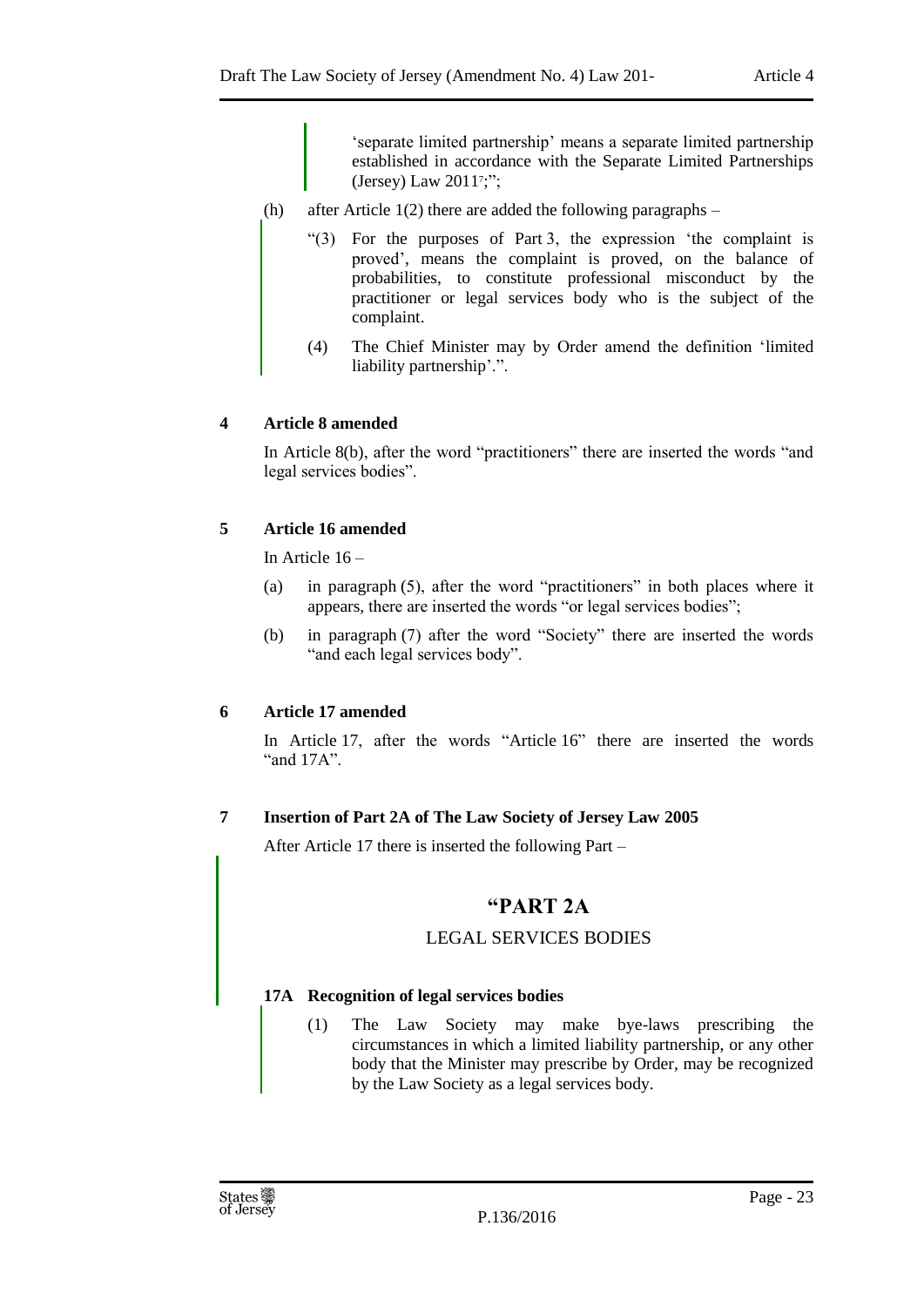- (2) Articles 2 and 3 of the Loi (1961) sur l'exercice de la profession de droit à Jersey<sup>8</sup> shall not apply to a body that is recognized as a legal services body by the Law Society.
- (3) Bye-laws made under paragraph (1) may
	- (a) prescribe the legal services that may be provided by a legal services body;
	- (b) make provision as to the management and control of a legal services body;
	- (c) prescribe the requirements which (subject to any exceptions provided in the bye-laws) must at all times be satisfied by a legal services body so recognized if it is to remain so recognized; and
	- (d) regulate the conduct of the business of legal services bodies.
- (4) Except as otherwise permitted in Regulations made by the States under Regulation 17B, bye-laws made under paragraph (1) –
	- (a) must not recognize a limited liability partnership as a legal services body unless all of its partners are practitioners;
	- (b) must not permit a limited liability partnership that is a legal services body to undertake any business other than the provision of legal services or any activity other than one which is ancillary or incidental to the provision of legal services.
- (5) Bye-laws made under paragraph (1) may make provision
	- (a) for the manner and form in which applications for recognition as a legal services body, or for the renewal of such recognition, must be made, and requiring such applications to be accompanied by a fee of such amount as the Law Society may prescribe;
	- (b) for the manner and form in which other applications under the bye-laws are to be made, and requiring such applications to be accompanied by a fee of such amount as the Law Society may prescribe;
	- (c) requiring legal services bodies to pay periodical fees of such amount as the Law Society may prescribe;
	- (d) for regulating the name that may be used by a legal services body (provided that the name must not be inconsistent with the requirements of any other law in Jersey);
	- (e) about the time when any recognition, or renewal of recognition, takes effect and the period for which it is (subject to the provisions made by or under this Part) to remain in force;
	- (f) for requiring a legal services body, or a partner, secretary, director or other officer of a legal services body, to notify the Law Society where the legal services body no longer satisfies any requirement for it to remain a legal services body;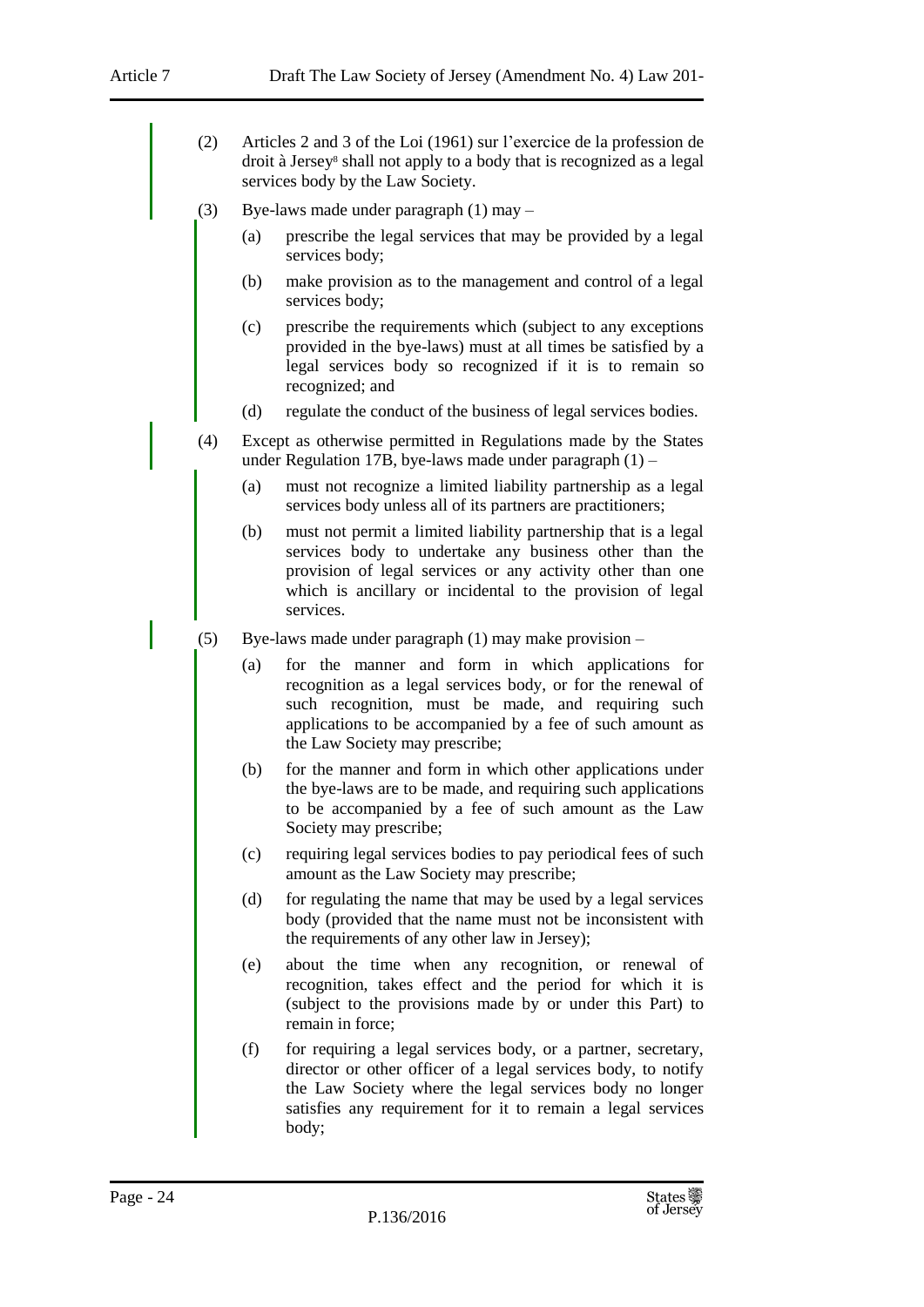|     | (g)                                                                                                                                                                                                                                                                                                    | for the suspension or revocation of any such recognition, on<br>such grounds and in such circumstances as may be<br>prescribed in the bye-laws;                                                                                                                                  |  |
|-----|--------------------------------------------------------------------------------------------------------------------------------------------------------------------------------------------------------------------------------------------------------------------------------------------------------|----------------------------------------------------------------------------------------------------------------------------------------------------------------------------------------------------------------------------------------------------------------------------------|--|
|     | (h)                                                                                                                                                                                                                                                                                                    | about the effect on the recognition of a legal services body<br>of any change in the membership of the body, including<br>provision for the body's recognition to be transferred to<br>another body;                                                                             |  |
|     | (i)                                                                                                                                                                                                                                                                                                    | for the keeping by the Law Society of a register containing<br>the names and places of business of all bodies which are for<br>the time being recognized as legal services bodies and such<br>other information relating to those bodies as may be<br>specified in the bye-laws; |  |
|     | (j)                                                                                                                                                                                                                                                                                                    | for information (or information of a specified description) on<br>such a register to be made available to the public, including<br>provision about the manner in which, and times at which,<br>information is to be made so available;                                           |  |
|     | (k)                                                                                                                                                                                                                                                                                                    | for bye-laws to have effect in relation to legal services<br>bodies with such additions, omissions or other modifications<br>as appear to the Law Society to be necessary or expedient;                                                                                          |  |
|     | (1)                                                                                                                                                                                                                                                                                                    | requiring legal services bodies to appoint a person or persons<br>to monitor compliance, by the legal services body, with<br>requirements imposed on it under this Law or any bye-laws<br>applicable to it by virtue of this Article;                                            |  |
|     | (m)                                                                                                                                                                                                                                                                                                    | for the manner of service on legal services bodies of<br>documents authorized or required to be served on such<br>bodies under this Law.                                                                                                                                         |  |
| (6) | Bye-laws made under paragraph (1) may make provision for<br>appeals to the Royal Court against decisions made by the Law<br>Society under the bye-laws to suspend or revoke the recognition as<br>a legal services body or any bye-laws relating to a legal services<br>body.                          |                                                                                                                                                                                                                                                                                  |  |
| (7) | Where the Law Society decides to recognize a body as a legal<br>services body under this Article it may, if the Society considers<br>that it is in the public interest to do so, grant that recognition<br>subject to such conditions as may be prescribed under bye-laws<br>made under paragraph (1). |                                                                                                                                                                                                                                                                                  |  |
| (8) |                                                                                                                                                                                                                                                                                                        | Conditions imposed under paragraph (7) may include provisions<br>that $-$                                                                                                                                                                                                        |  |
|     | (a)                                                                                                                                                                                                                                                                                                    | require the legal services body to take specified steps that<br>will, in the opinion of the Law Society, be conducive to that<br>legal services body carrying out its business and providing<br>legal services efficiently; and                                                  |  |
|     | (b)                                                                                                                                                                                                                                                                                                    | prohibit the legal services body from taking any specified<br>steps without the approval of the Law Society.                                                                                                                                                                     |  |
| (9) |                                                                                                                                                                                                                                                                                                        | Bye-laws made under paragraph (1) may make provision about<br>when conditions imposed under this Article take effect (including<br>provision conferring power on the Law Society to direct that a                                                                                |  |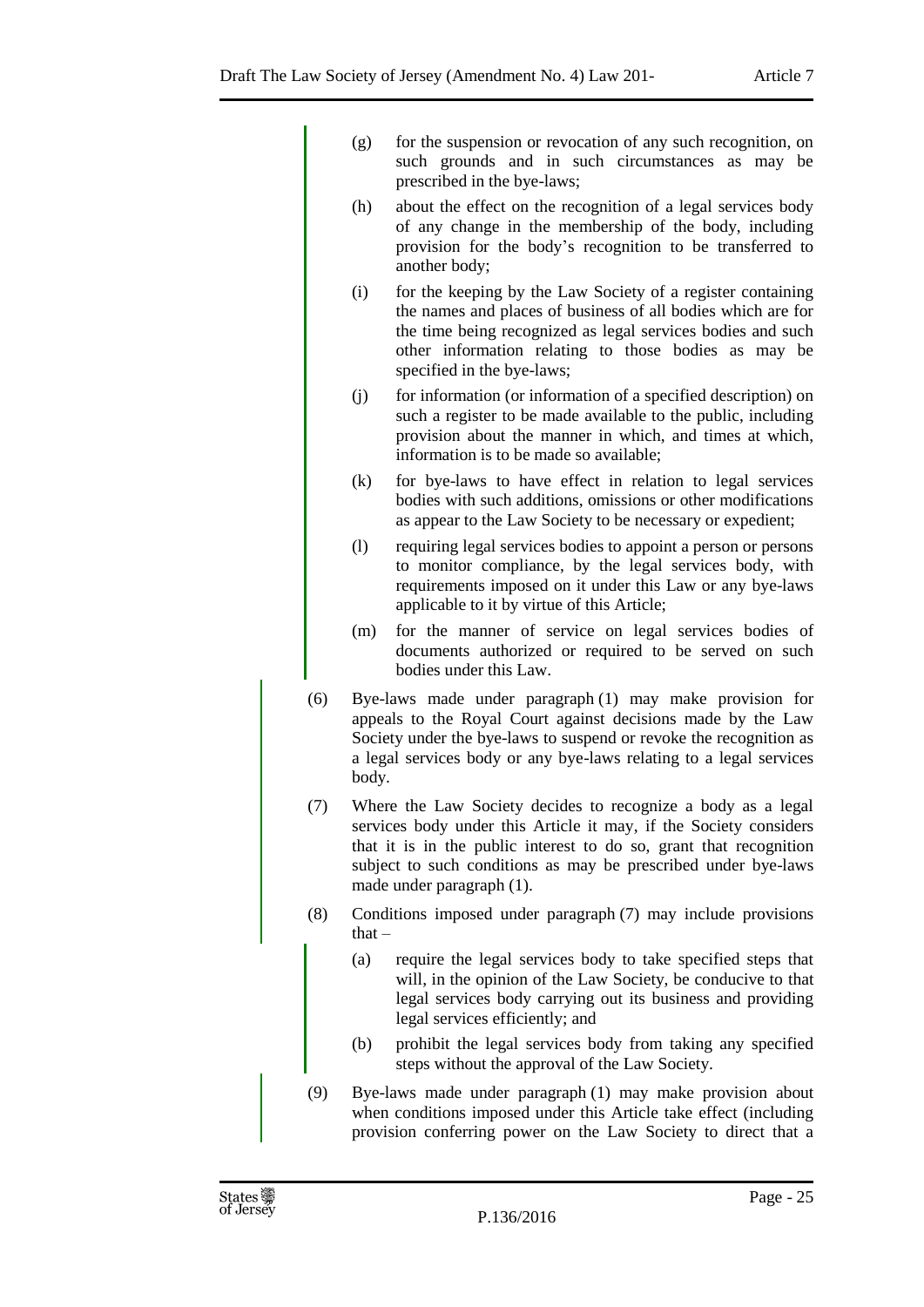condition is not to have effect until the conclusion of any appeal in relation to it).

- (10) A certificate signed by an officer of the Law Society which states that any body is or is not, or was or was not at any time, a legal services body shall, unless the contrary is proved, be evidence of the facts stated in the certificate; and a certificate purporting to be so signed shall be taken to have been so signed unless the contrary is proved.
- (11) This Article is subject to Article 17.

#### **17B Regulations: legal services bodies**

The States may by Regulations provide for any enactment (including this Law) to have effect in relation to legal services bodies with such additions, omissions or other modifications as appear to the States to be necessary or expedient.

#### **17C Offences: pretending to be a legal services body**

- (1) A body that describes itself or holds itself out as a legal services body for the time being recognized as such under Article 17A, unless it is so recognized, shall be guilty of an offence and liable to a fine.
- (2) This paragraph applies where an offence under this Part by a body corporate, a limited liability partnership or any other partnership with separate legal personality is proved –
	- (a) to have been committed with the consent or connivance of a person mentioned in paragraph (3); or
	- (b) to be attributable to any neglect on the part of a person mentioned in paragraph (3).
- (3) The persons to whom paragraph (2) refers are
	- (a) in the case of an incorporated limited partnership, a general partner or a limited partner who is participating in the management of the partnership;
	- (b) in the case of any other body corporate, a director, manager or other similar officer of the body corporate;
	- (c) in the case of a limited liability partnership, a partner;
	- (d) in the case of a separate limited partnership or any partnership, with a separate legal personality except a limited liability partnership, a general partner or a limited partner who is participating in the management of the partnership; or
	- (e) in any case, any other person purporting to act in a capacity described in any of sub-paragraphs (a), (b), (c) and (d).
- (4) Where paragraph (2) applies, the person shall also be guilty of the offence and liable to the penalty provided for that offence in the same manner as the incorporated limited partnership, other body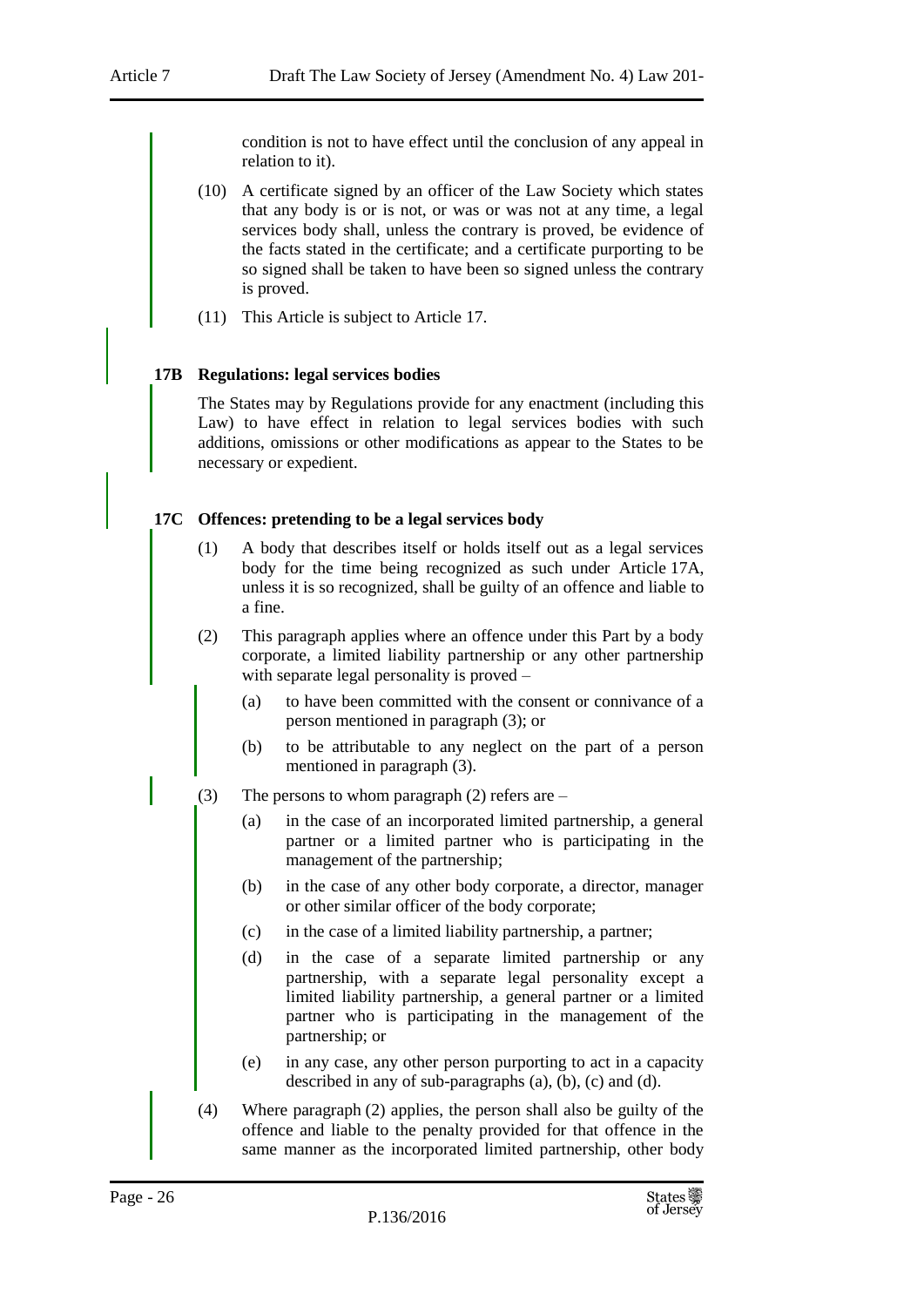corporate, limited liability partnership, separate limited partnership or other partnership with separate legal personality.

(5) Where the affairs of a body corporate are managed by its members, paragraphs (2) and (4) shall apply in relation to acts and defaults of a member in connection with that member's functions of management as if the member were a director of the body corporate.".

# <span id="page-26-0"></span>**8 Article 18 amended**

After Article 18(6) there are added the following paragraphs –

- "(7) The Committee shall, from amongst the disciplinary panel's lay members, appoint one of those members to be the disciplinary panel's chairman for such period not exceeding 24 months as the Committee shall determine.
- (8) The disciplinary panel's chairman is eligible for re-appointment on the expiry of the period determined by the Committee under paragraph (7) provided that the period of re-appointment does not exceed 24 months.
- (9) Any period of appointment or re-appointment under paragraph (7) or (8) must, in any event, not exceed the remaining period of the member's term of office as a member of the disciplinary panel.".

# <span id="page-26-1"></span>**9 Article 19 amended**

In Article  $19(4)(g)$ , after the words "on grounds of" there is inserted the word "professional".

# <span id="page-26-2"></span>**10 Article 19A inserted**

After Article 19 there is inserted the following Article –

# **"19A Reports to the disciplinary panel about complaints of professional misconduct**

- (1) Every 3 months the President shall arrange for the submission to the chairman of the disciplinary panel, a report setting out the number of –
	- (a) new complaints received in the 3 month period immediately before the submission of the report;
	- (b) complaints that were either dismissed or referred to a disciplinary committee in the 3 month period immediately before the submission of the report; and
	- (c) ongoing complaints previously reported.
- (2) In the case of complaints that are dismissed, the report shall state the reasons for the dismissal.".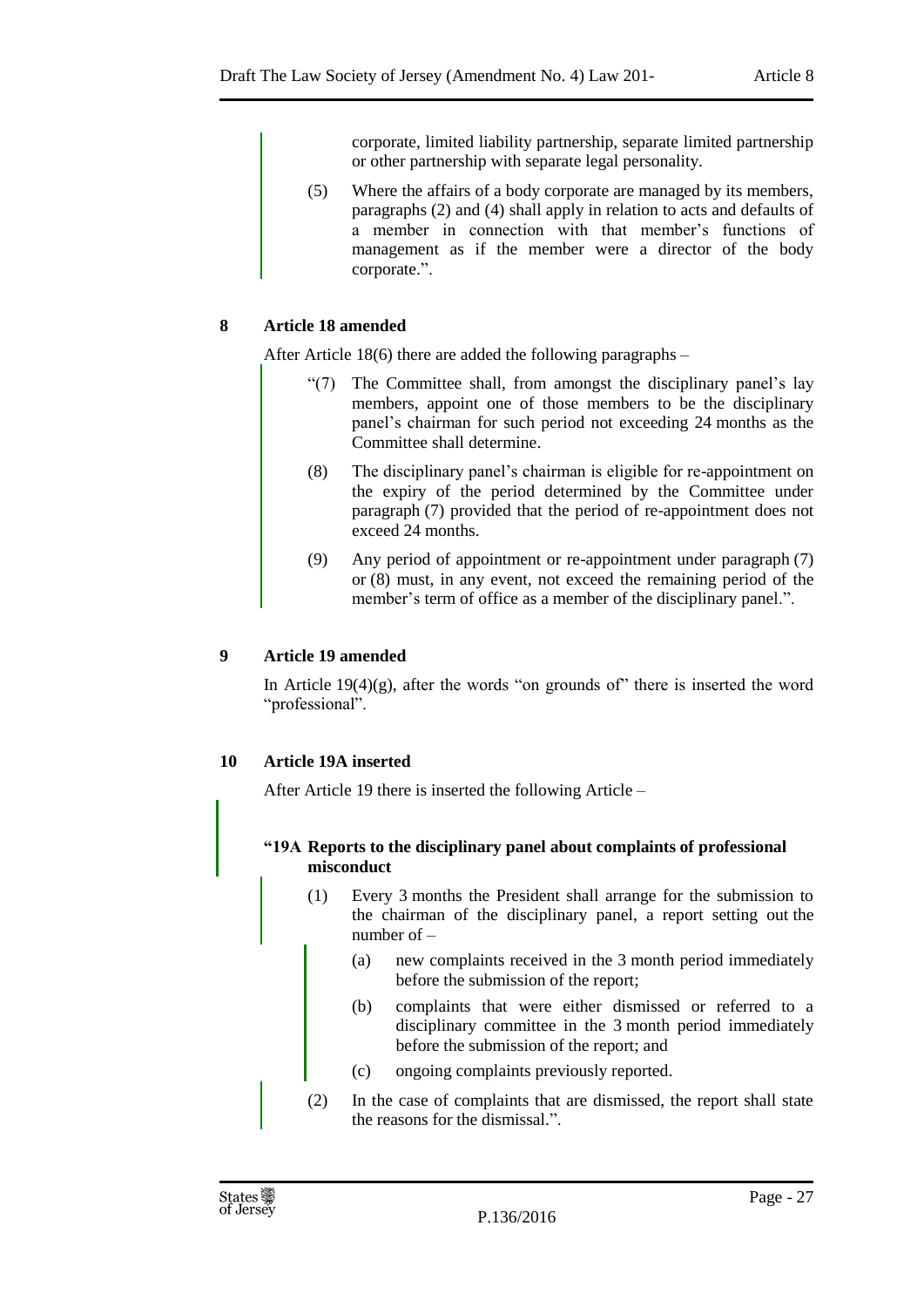#### <span id="page-27-0"></span>**11 Article 20 amended**

In Article 20(1), for the words "Article  $21(1)$ " there are substituted the words "Article  $21(3)(f)(i)$ ".

#### <span id="page-27-1"></span>**12 Article 21 substituted**

For Article 21 there is substituted the following Article –

#### **"21 Action on receipt of complaint of professional misconduct**

- (1) Any person may make a complaint to the Law Society alleging that a practitioner or legal services body, as the case may be, is guilty of professional misconduct.
- (2) A complaint must be made not more than 12 months after the last of the events giving rise to the complaint, unless the President is satisfied that exceptional circumstances exist which justify the complaint being made after the expiry of that period.
- (3) If the Law Society receives a complaint alleging that a practitioner or legal services body is guilty of professional misconduct, the President shall promptly take the following action –
	- (a) if the complaint is not made in writing, the President shall
		- (i) require the complainant to submit it in writing, or
		- (ii) having regard to the complainant's circumstances, arrange for the complaint to be submitted in writing on the complainant's behalf;
	- (b) for the purposes of determining whether or not the complaint establishes a *prima facie* case of professional misconduct, the President may cause an investigation to be undertaken in accordance with Article 21A;
	- (c) the President shall dismiss a complaint if he or she is satisfied that no *prima facie* case of professional misconduct is established, or the complaint is vexatious, frivolous or trivial;
	- (d) where the President dismisses a complaint he or she shall inform the complainant, the practitioner or legal services body, as the case may be, and the Attorney General in writing of the decision, stating the reasons for the dismissal;
	- (e) if the President is satisfied that a *prima facie* case of professional misconduct is established, he or she shall, on behalf of the Law Society, cause a written statement of complaint to be prepared which –
		- (i) shall fully set out details of the alleged professional misconduct,
		- (ii) may include additional information arising from any investigation under Article 21A or information which did not form part of the complaint as originally made, and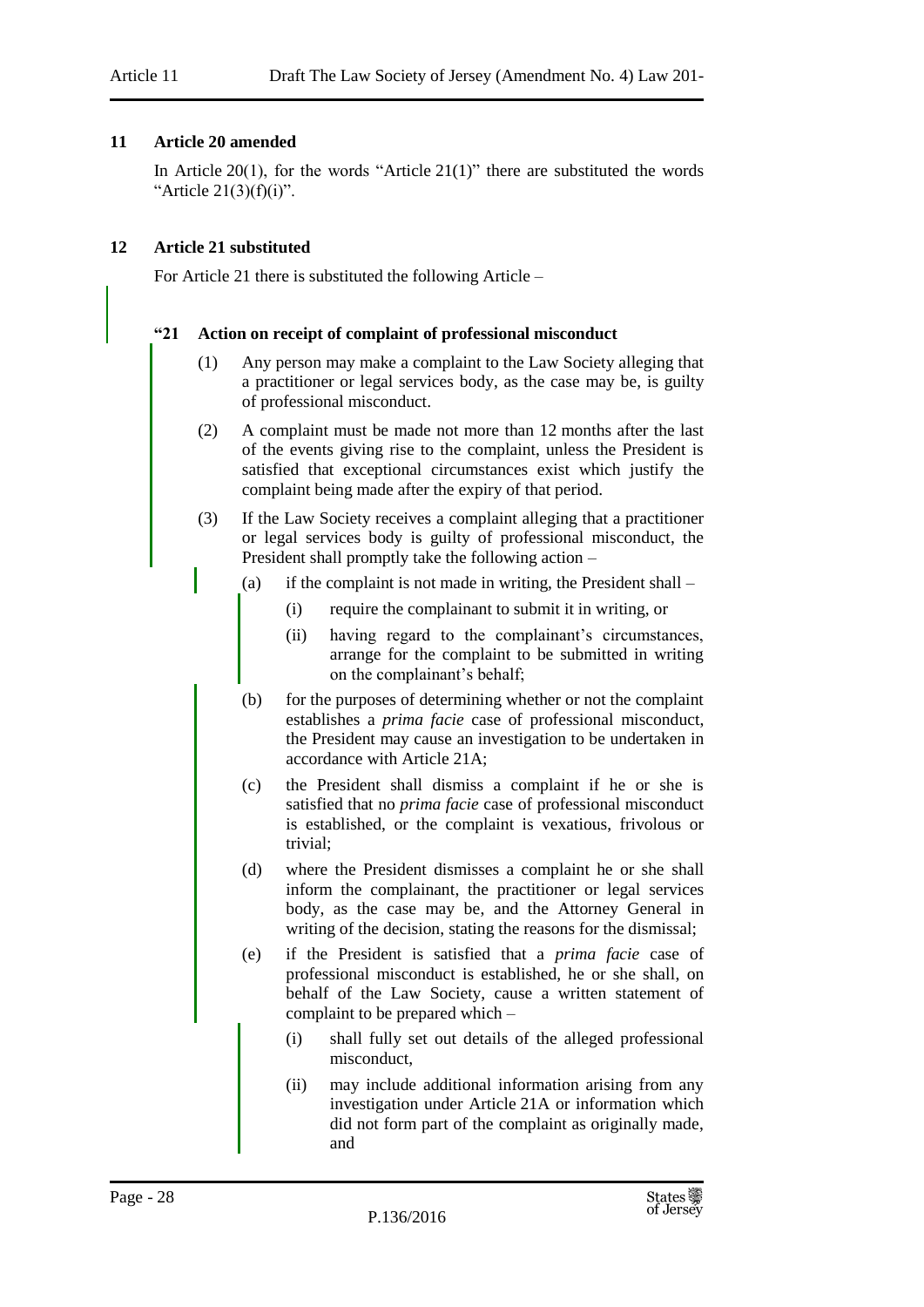- (iii) shall be copied and sent to the practitioner or legal services body in question;
- (f) the President shall
	- (i) select from the disciplinary panel a disciplinary committee consisting of 2 persons who are lay members of the disciplinary panel and one person who is an ordinary member of the Society who shall act as the chairman of the disciplinary committee,
	- (ii) refer the complaint to that disciplinary committee,
	- (iii) subject to paragraphs (4) and (5), appoint a case delegate to present the complaint to the disciplinary committee, and
	- (iv) send a copy of the statement of complaint to the Attorney General.
- (4) The case delegate must be an ordinary member or any other class of member specified under the bye-laws.
- (5) A person appointed under paragraph (7) may, if the President thinks fit, be appointed as the case delegate if that person is a member of the Law Society as required under paragraph (4).
- (6) The reasonable costs of the case delegate shall be met out of funds provided by the Law Society.
- (7) The President may, as he or she thinks fit, appoint any person, regardless of whether or not that person is a practitioner, to assist the President in carrying out any of the actions required under paragraph  $(3)(a)$ ,  $(c)$ ,  $(d)$  or  $(e)$ .
- (8) The reasonable costs of the person appointed under paragraph (7) shall be met out of funds provided by the Law Society.
- (9) If the President is, for any reason, unable to discharge his or her functions under this Part, he or she shall delegate those functions to another Committee member.".

# <span id="page-28-0"></span>**13 Article 21A inserted**

After Article 21 there is inserted the following Article –

# **"21A Investigation of complaint**

- (1) For the purposes of investigating a complaint against a practitioner or legal services body, as the case may be, the President may –
	- (a) require the practitioner in question or a member of his or her firm, or the legal services body to produce or deliver to the President any relevant documents in the practitioner's or legal services body's custody or control, and the President may retain possession of those documents until his or her investigation and any disciplinary proceedings that arise from the investigation are completed;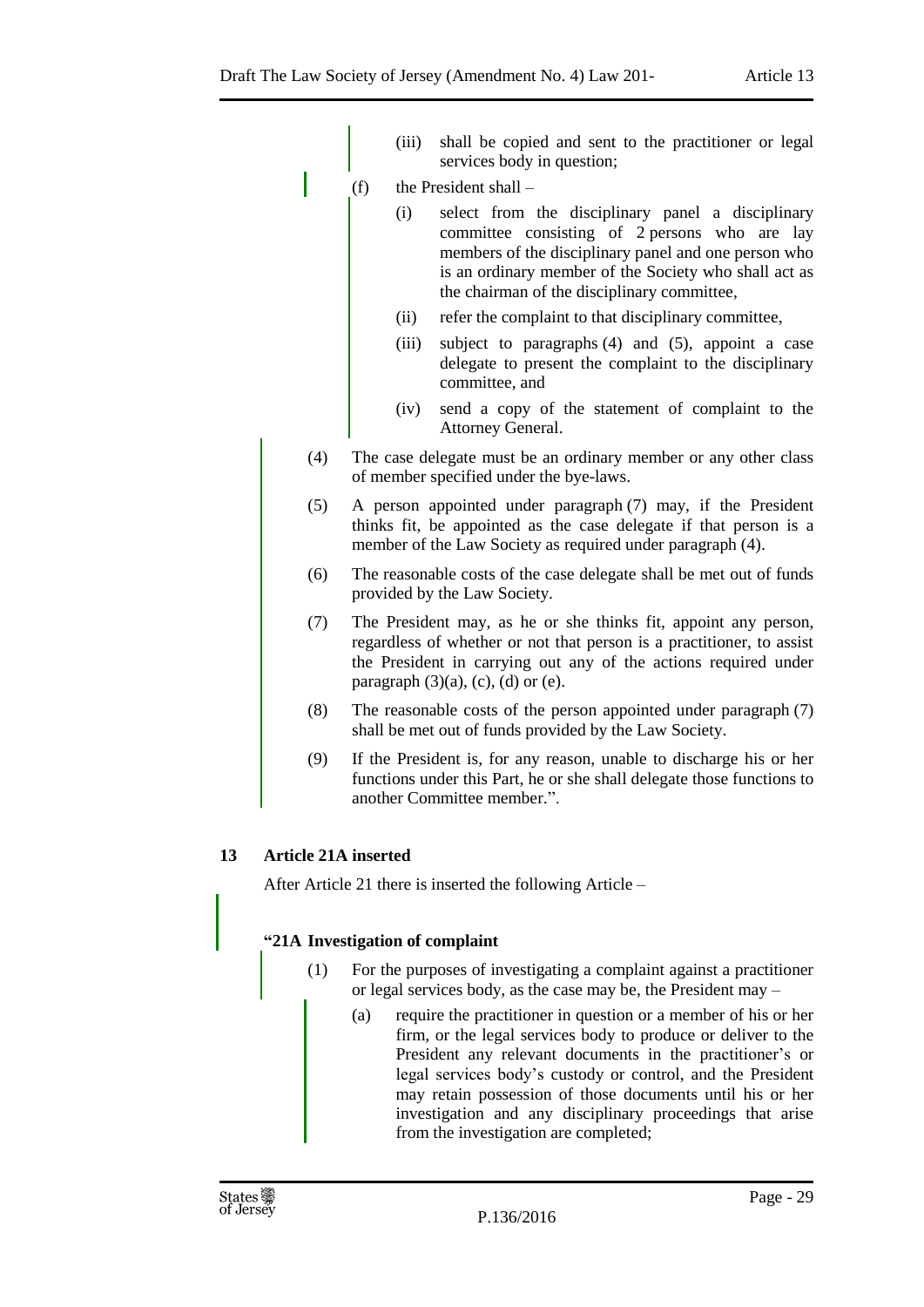- (b) conduct interviews with the complainant, practitioner or legal services body, as the case may be, or any other person whom the President considers may assist the course of the investigation.
- (2) A person who, without lawful excuse, fails to comply with the President's requirement under paragraph (1)(a) shall be guilty of an offence and liable to a fine.
- (3) This Article does not limit
	- (a) a right to decline to produce or deliver a document to the President or be interviewed on the ground of legal professional privilege; or
	- (b) the rule against self-incrimination.
- (4) The President shall not use
	- (a) a document obtained under paragraph (1)(a); or
	- (b) any information obtained in consequence of the production or delivery of that document or in consequence of an interview under paragraph (1)(b),

for any purpose other than for the purposes of the investigation of the complaint, or any disciplinary or criminal proceedings that arise from the complaint.

(5) For the purposes of this Article, the expression 'President' shall be taken to include a person appointed to conduct the investigation on the President's behalf.".

# <span id="page-29-0"></span>**14 Articles 22 and 23 substituted**

For Articles 22 and 23 there are substituted the following Articles –

# **"22 Procedure and conduct of proceedings before a disciplinary committee**

- (1) When, under Article 21(3)(f)(ii), the President refers a complaint to a disciplinary committee, that complaint shall be conducted in the name of the Law Society and that committee shall action the matter promptly.
- (2) The disciplinary committee shall
	- (a) sit in private;
	- (b) allow the case delegate, the practitioner or legal services body, as the case may be, to make representations, call evidence and cross-examine witnesses;
	- (c) allow the complainant to be present; and
	- (d) allow the Attorney General to make representations.
- (3) The disciplinary committee may, by notice in writing signed by the chairman, require a person –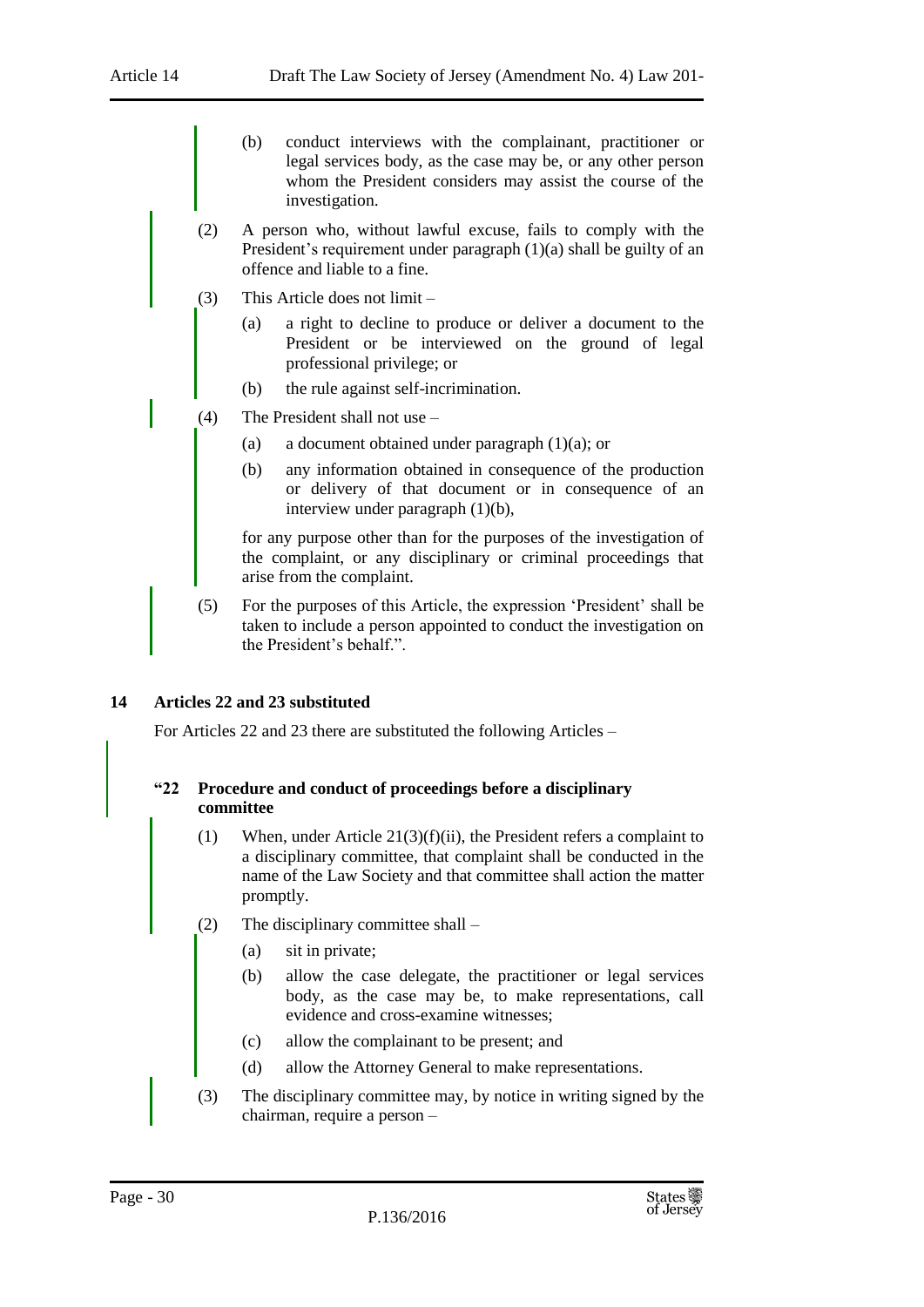- (a) to attend and give evidence before it in a matter on which it is proceeding; and
- (b) to produce to it any documents in the person's custody or control that relate to the subject matter of the proceedings.
- (4) The disciplinary committee may require a person to give evidence on oath or under affirmation, and for that purpose any member of the disciplinary committee may administer an oath or take an affirmation.
- (5) A person who without lawful excuse
	- (a) fails to comply with a requirement made by a disciplinary committee under paragraph (3); or
	- (b) on being required to do so under paragraph (4), refuses to take an oath or make an affirmation, or to give evidence,

shall be guilty of an offence and liable to a fine.

- (6) The disciplinary committee may issue such directions as it considers necessary to facilitate the fair conduct of the proceedings including directions concerning the adducing of evidence alleging professional misconduct which is not set out in the statement of complaint.
- (7) A person giving evidence (on oath or otherwise), or appearing before a disciplinary committee, shall have the same privileges and immunities as if he or she were giving evidence in or appearing before a court of law.
- (8) Subject to paragraph (9), a person who is required to attend and give evidence before a disciplinary committee, or to produce or deliver a document to it, shall be reimbursed by the Law Society for his or her reasonable expenses (including loss of earnings) in doing so.
- (9) Paragraph (8) does not apply to the practitioner or legal services body who is the subject of the complaint.
- (10) The disciplinary committee may, at any time, and if it thinks fit to do so, adjourn the proceedings and refer the complaint to the Attorney General.

# **23 Determination of complaint by a disciplinary committee**

- (1) The disciplinary committee shall, at the conclusion of the complaint proceedings, determine the matter –
	- (a) by dismissing the complaint;
	- (b) if the committee is satisfied that the complaint is proved
		- (i) and is satisfied that it can be dealt with by applying one of the penalties specified in paragraph (2), by so dealing with it,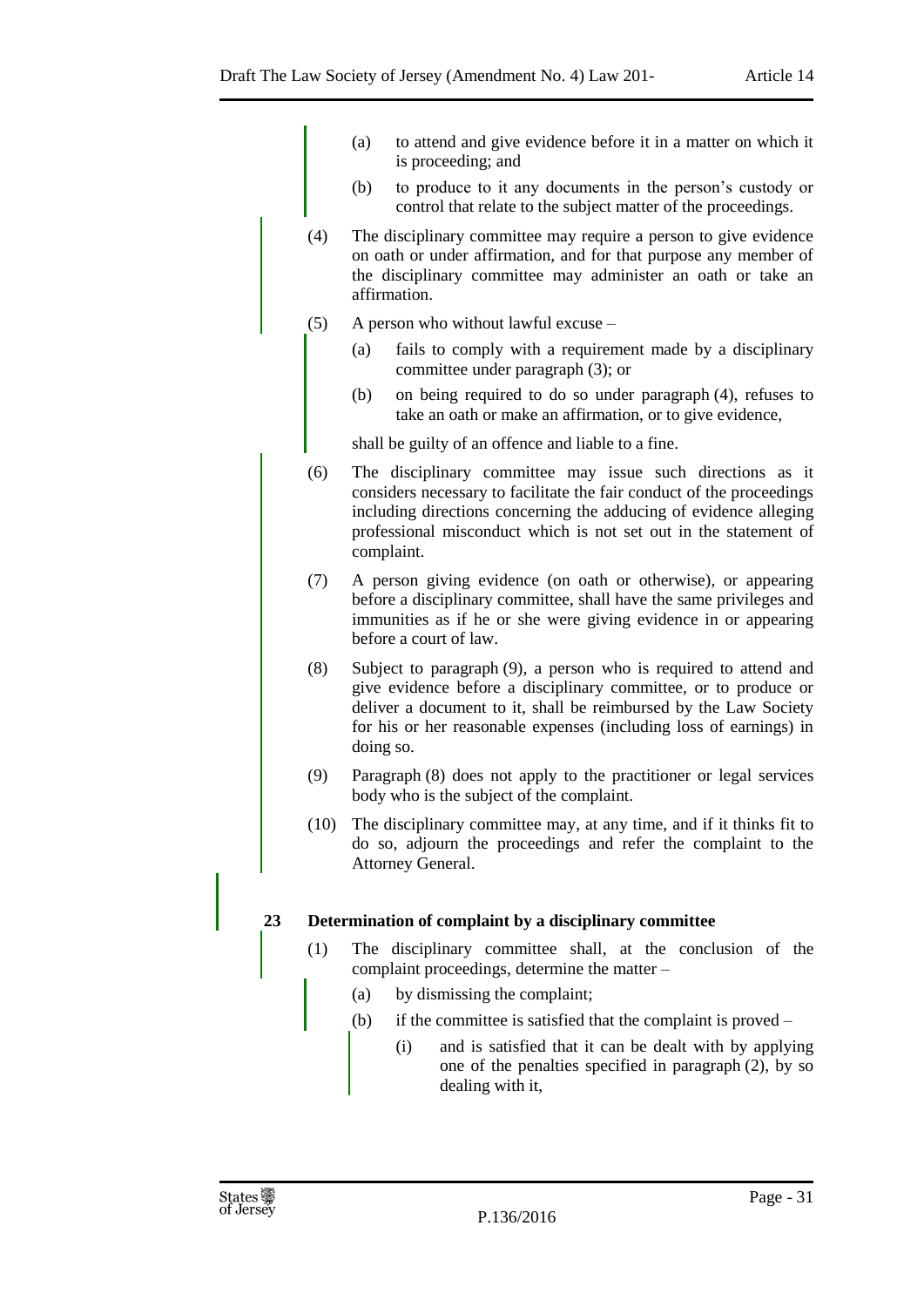- (ii) but is not satisfied that any of the penalties specified in paragraph (2) are adequate, by referring it to the Attorney General; or
- (c) by referring the complaint to the Attorney General without making a finding.
- (2) For the purposes of paragraph  $(1)(b)(i)$ , the disciplinary committee may in respect of the practitioner or legal services body, as the case may be –
	- (a) issue a private rebuke or a public reprimand;
	- (b) impose a fine of up to £10,000; or
	- (c) impose a fine of up to £10,000 and issue a public reprimand.
- (3) The disciplinary committee shall inform the practitioner or legal services body, as the case may be, and the President in writing of its decision and reasons, but subject to paragraph (6), it shall not publish them in any other way.
- (4) The President may inform the complainant, in writing, of the disciplinary committee's decision.
- (5) There shall be a right of appeal, in accordance with Article 24, against a decision of the disciplinary committee determined under paragraph  $(1)(a)$  or  $(b)$ .
- (6) Subject to paragraphs (7) and (8), the disciplinary committee is required to publish without delay, on the Society's website, its decision and reasons for finding the complaint proved and disposable under paragraphs  $(1)(b)(i)$  and  $(2)$ .
- (7) The disciplinary committee shall not publish its decision and reasons –
	- (a) where  $it -$ 
		- (i) privately rebukes the practitioner or legal services body, as the case may be, or
		- (ii) dismisses the complaint or refers it to the Attorney General,

regardless of whether or not that decision is later upheld or rejected by the Royal Court further to an appeal brought under Article 24(1); or

- (b) pending
	- (i) the expiry of the period in which an appeal must be lodged under Article 24(2),
	- (ii) the abandonment of any appeal brought under Article 24(1), or
	- (iii) a determination of the Royal Court to reject any such appeal (subject to sub-paragraph (a)).
- (8) Where in relation to an appeal the Royal Court makes a determination under Article 24(5), the disciplinary committee shall publish its decision and reasons in accordance with paragraph (6)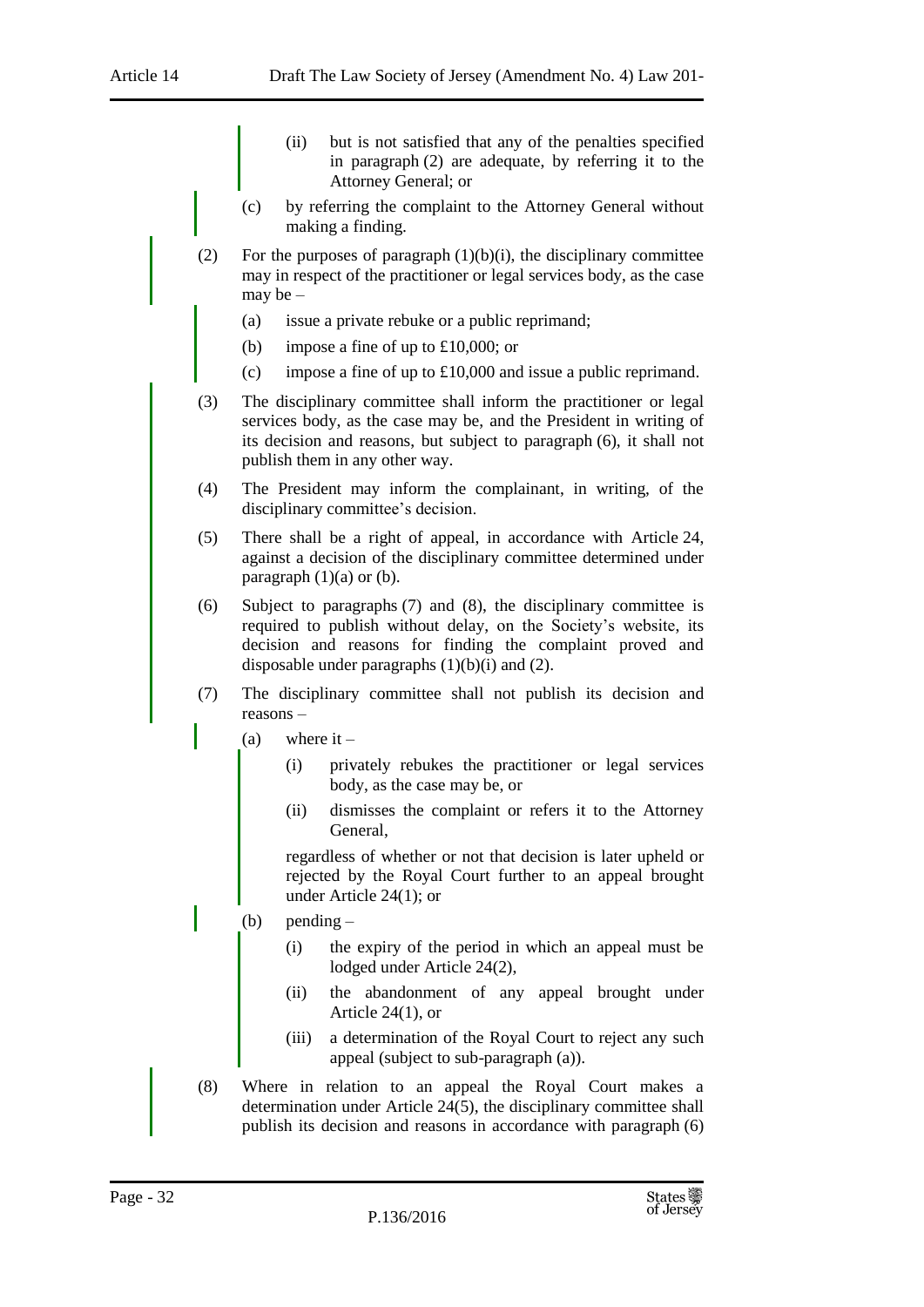but shall publish the substituted penalty applied by the Royal Court.".

# <span id="page-32-0"></span>**15 Article 24 amended**

In Article 24 –

- (a) for paragraph (1) there is substituted the following paragraph  $-$ 
	- The following persons shall have a right of appeal to the Royal Court under this Law –
		- (a) the President or the Attorney General, against a decision of a disciplinary committee either to dismiss the complaint or in respect of a penalty applied under Article 23(2); and
		- (b) the practitioner or legal services body, against a decision of a disciplinary committee that the complaint is proved or in respect of a penalty applied under Article 23(2).";
- (b) in paragraph (2), for the words "Article 23(2)", there are substituted the words "Article 23(3)";
- (c) for paragraphs (3), (4) and (5) there are substituted the following paragraphs –
	- " $(3)$  On hearing the appeal, the Royal Court may
		- (a) reject or uphold the decision of the disciplinary committee; or
		- (b) remit the matter to the disciplinary committee for redetermination, and

make such order as to the costs of the proceedings before the Royal Court as it thinks fit.

- (4) If the Royal Court rejects the disciplinary committee's decision to dismiss a complaint because the Court is satisfied that the complaint is proved, it may deal with the practitioner or legal services body, as the case may be, by applying one of the following penalties –
	- (a) by issuing a private rebuke or a public reprimand;
	- (b) by imposing a fine of any amount;
	- (c) by imposing a fine of any amount and issuing a public reprimand;
	- (d) by suspending the practitioner from practice as an advocate or solicitor for a specified period not exceeding 12 months;
	- (e) by suspending the legal services body from operating as such for a specified period not exceeding 12 months;
	- (f) by ordering that the practitioner's name be removed from the roll of advocates or solicitors, as the case may be; or
	- (g) by ordering that the legal services body be removed from the register of legal services bodies (if any).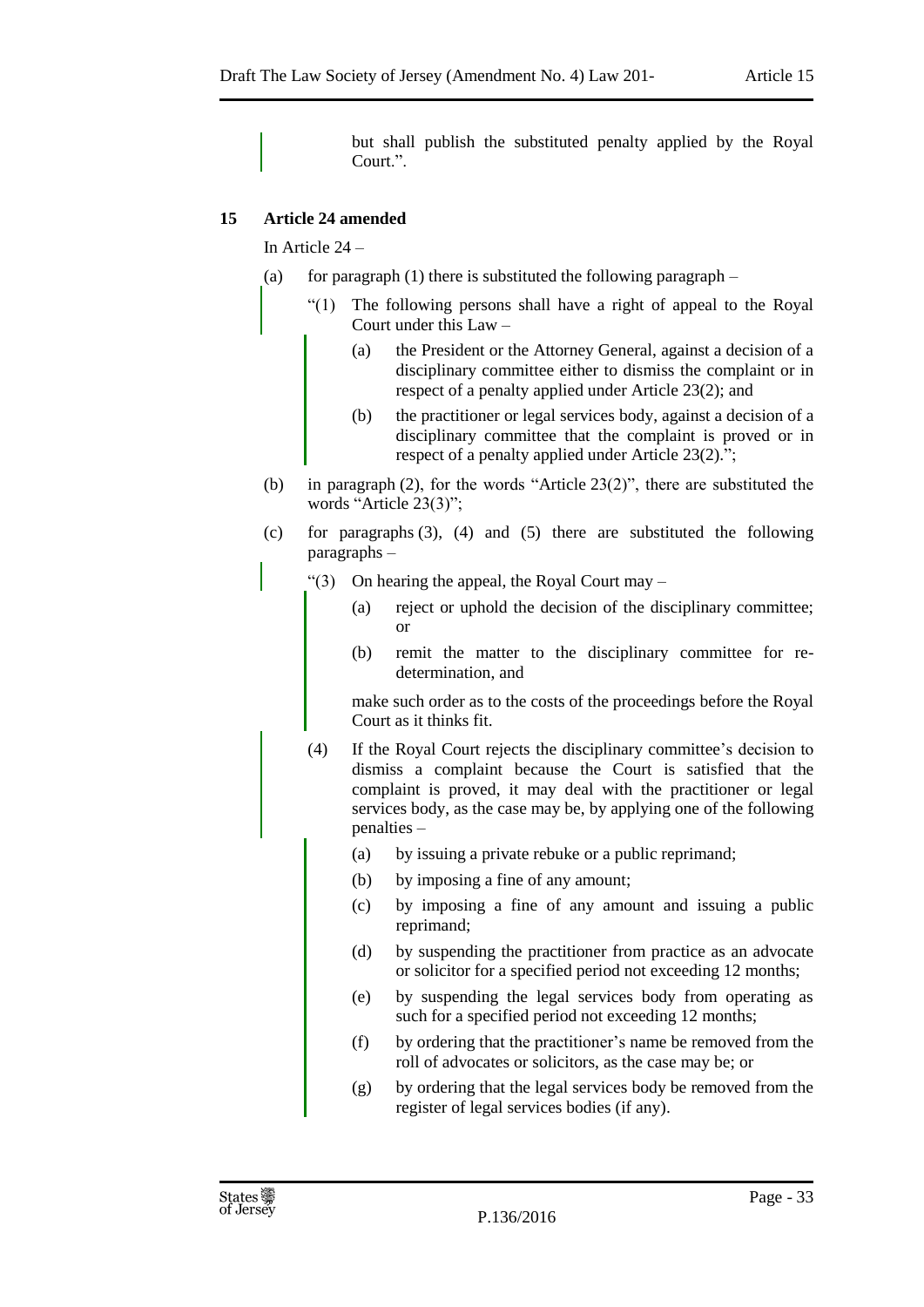- (5) If the Royal Court upholds the disciplinary committee's finding that the complaint is proved but the Court is of the opinion that the penalty applied by the committee under Article 23(2) is not appropriate in the circumstances, the Court may, under paragraph (4), apply such penalty as it considers appropriate.";
- (d) in paragraph (6) for the words "The practitioner and the Attorney General, but not the complainant" there are substituted the words "The practitioner or legal services body, as the case may be, and the Attorney General".

#### <span id="page-33-0"></span>**16 Article 25 substituted**

For Article 25 there is substituted the following Article –

#### **"25 Reference of complaint by Attorney General to the Royal Court**

The Attorney General may refer to the Royal Court –

- (a) a complaint which the President has dismissed under Article  $21(3)(c)$ ;
- (b) a complaint referred to the Attorney General under Article 22(10) or Article  $23(1)(b)(ii)$  or (c).".

#### <span id="page-33-1"></span>**17 Article 26 amended**

In Article 26 –

- (a) for paragraph (1) there is substituted the following paragraph  $-$ 
	- "(1) If the Attorney General refers a complaint to the Royal Court, the Court shall only hold a hearing in respect of a complaint where Article 21(3)(c), 22(10) or 23(1)(c) applies.";
- (b) in paragraph (3), after the word "practitioner" there are inserted the words "or legal services body, as the case may be,";
- (c) for paragraphs  $(5)$  to  $(10)$  there are substituted the following paragraphs
	- $\degree$ (5) On hearing the complaint, the Royal Court may
		- (a) dismiss the complaint;
		- (b) if it is satisfied that the complaint is proved, apply one of the penalties specified in paragraph (6); or
		- (c) remit the matter to the disciplinary committee for redetermination or determination, as the case may be, and

make such order as to the costs of the proceedings before the Royal Court as it thinks fit.

- (6) For the purposes of paragraph  $(5)(b)$  or where the complaint is a referral in respect of which Article  $23(1)(b)(ii)$  applies, the Royal Court may in respect of the practitioner or legal services body, as the case may be –
	- (a) issue a private rebuke or a public reprimand;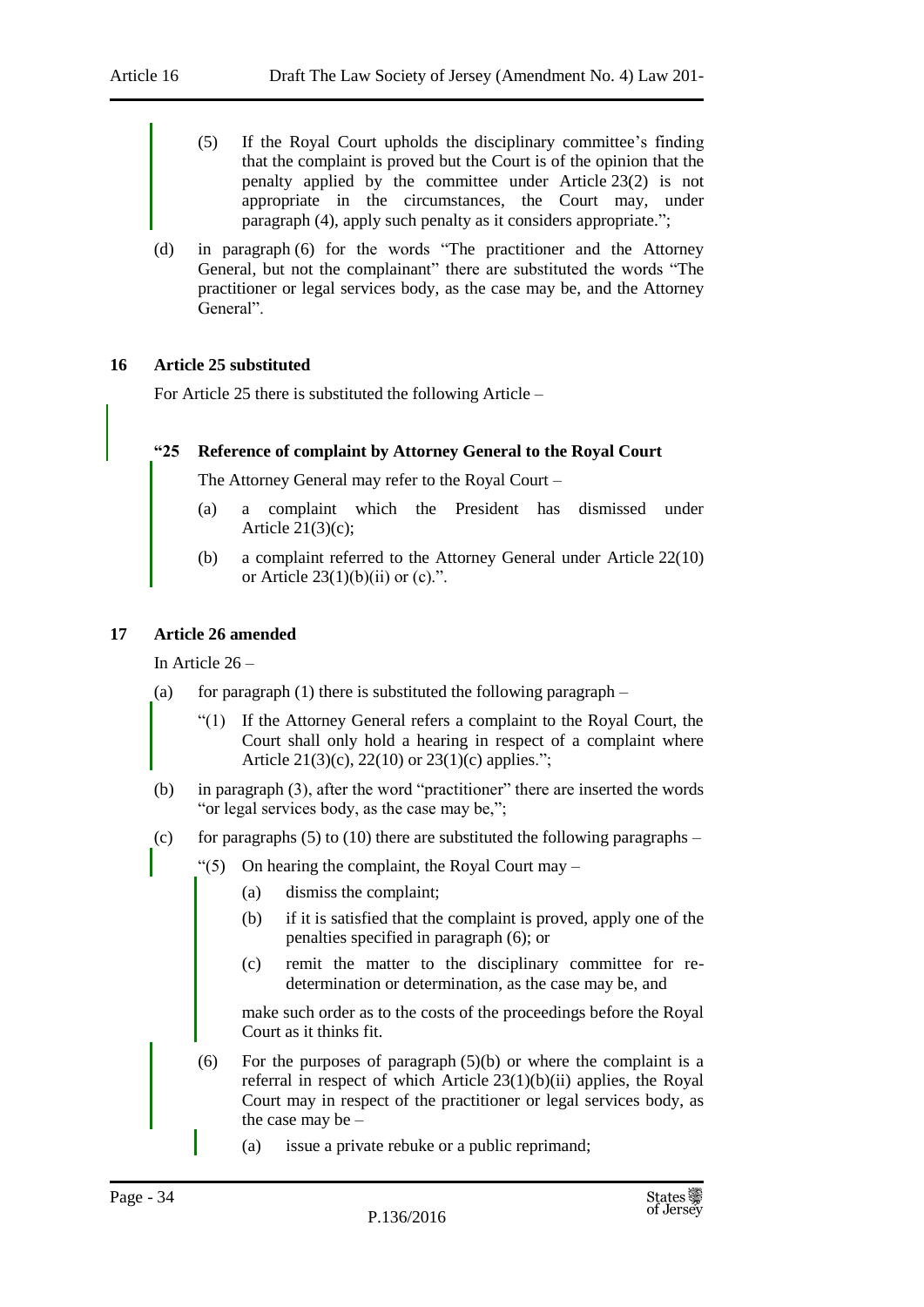- (b) impose a fine of any amount;
- (c) impose a fine of any amount and issue a public reprimand;
- (d) suspend the practitioner from practice as an advocate or solicitor for a specified period not exceeding 12 months;
- (e) suspend the legal services body from operating as such for a specified period not exceeding 12 months;
- (f) order that the practitioner's name be removed from the roll of advocates or solicitors, as the case may be; or
- (g) order that the legal services body be removed from the register of legal services bodies (if any).
- (7) However, where the Royal Court determines a referral in respect of which Article 23(1)(b)(ii) applies, the Court shall not apply a penalty under paragraph (6) until –
	- (a) the expiry of the period in which an appeal (under Article 24(1)(b) against a decision that the complaint is proved) must be lodged under Article 24(2);
	- (b) the abandonment of any such appeal; or
	- (c) a determination of the Royal Court to reject that appeal,

whichever occurs first.

(8) The practitioner or legal services body, as the case may be, and the Attorney General shall have a right of appeal to the Court of Appeal against a decision or order of the Royal Court under this Article.".

# <span id="page-34-0"></span>**18 Articles 27 and 28 repealed**

Articles 27 and 28 are repealed.

# <span id="page-34-1"></span>**19 Article 29 substituted**

For Article 29, there is substituted the following Article –

# **"29 Recovery of fines and costs**

Any fine imposed on a practitioner or legal services body under –

- (a) Article 23(2) shall constitute a debt due and payable to the Law Society; or
- (b) Article 24(4) or 26(6), or costs that are awarded to the Attorney General under this Part, shall constitute a debt due and payable to the States, and shall be enforceable by the Treasurer of the States in the same manner as an order for the payment of costs made by the Royal Court in a civil case.".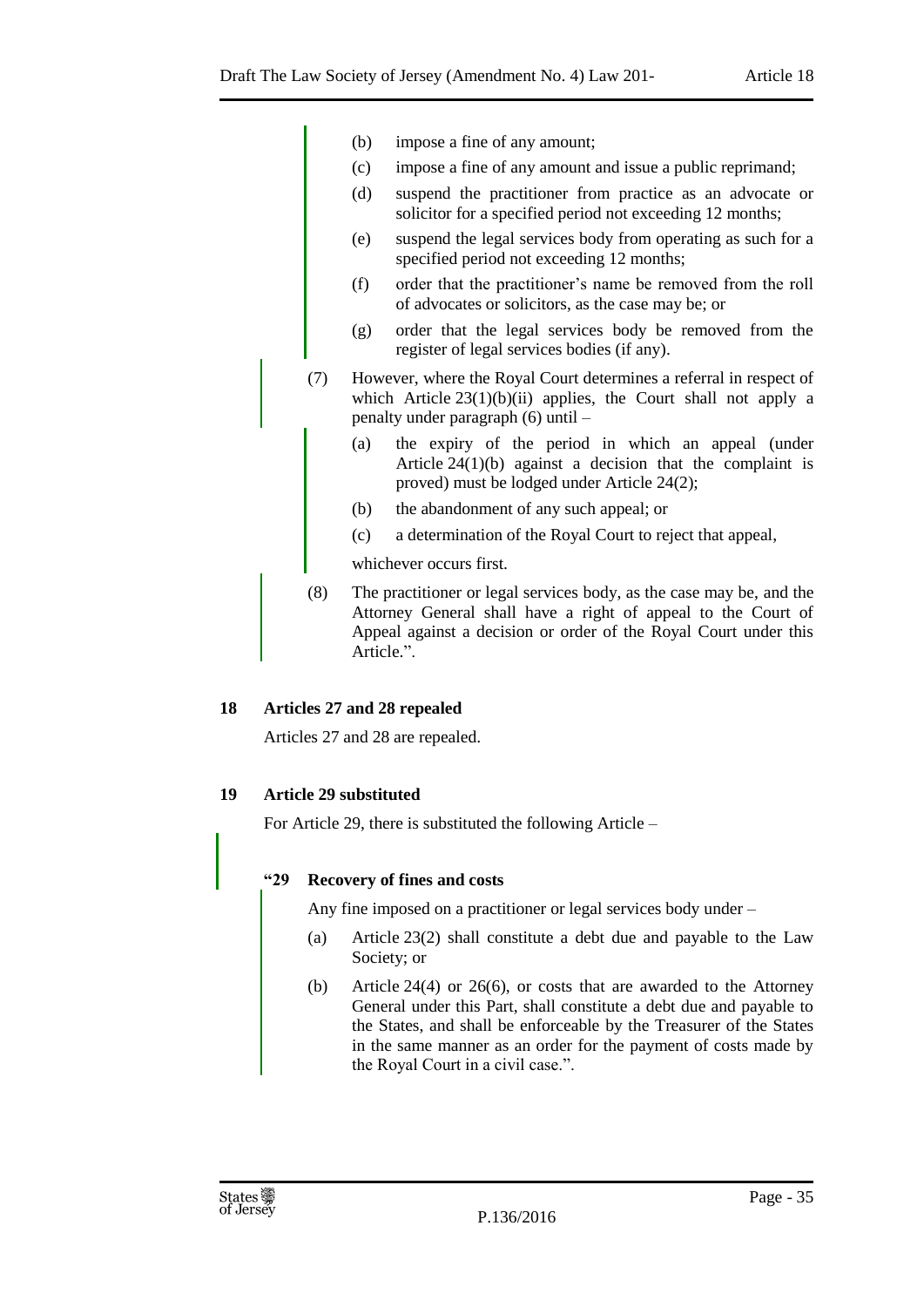#### <span id="page-35-0"></span>**20 Article 30 amended**

In Article 30 –

- (a) in paragraph  $(1)(a)$ , after the words "on grounds of", there is inserted the word "professional";
- (b) after paragraph (1) there is inserted the following paragraph –

"(1A) No legal services body shall employ, retain or remunerate –

- (a) a person whose name has been removed from the roll of advocates or solicitors, on grounds of professional misconduct, and has not been restored to that roll; or
- (b) a practitioner who is suspended from practice as an advocate or solicitor,

without the prior approval of the Committee and in accordance with such conditions (if any) as it may specify in giving its approval.";

(c) in paragraph (3), for the words "A practitioner who contravenes paragraph (1)" there are substituted the words "A practitioner or a legal services body who contravenes paragraph (1) or (1A)".

#### <span id="page-35-1"></span>**21 Article 32A inserted**

Immediately before Article 33 there is inserted the following Article –

#### **"32A Regulations**

- (1) The States may make Regulations to amend this Law.
- (2) The power to make Regulations under paragraph (1) or Article 17B includes the power to make any supplementary, incidental, consequential, transitional, transitory or saving provision which appear to the States to be necessary or expedient for the purposes  $of -$ 
	- (a) amending this Law; or
	- (b) Regulations under Article 17B,

as the case may be.".

#### <span id="page-35-2"></span>**22 Article 34 substituted**

For Article 34 there is substituted the following Article –

#### **"34 Rules**

- (1) Rules may be made, for the purposes of this Law, by the Superior Number of the Royal Court after consultation with the Rules Committee for -
	- (a) regulating and prescribing the procedure to be followed in, or in connection with, proceedings conducted and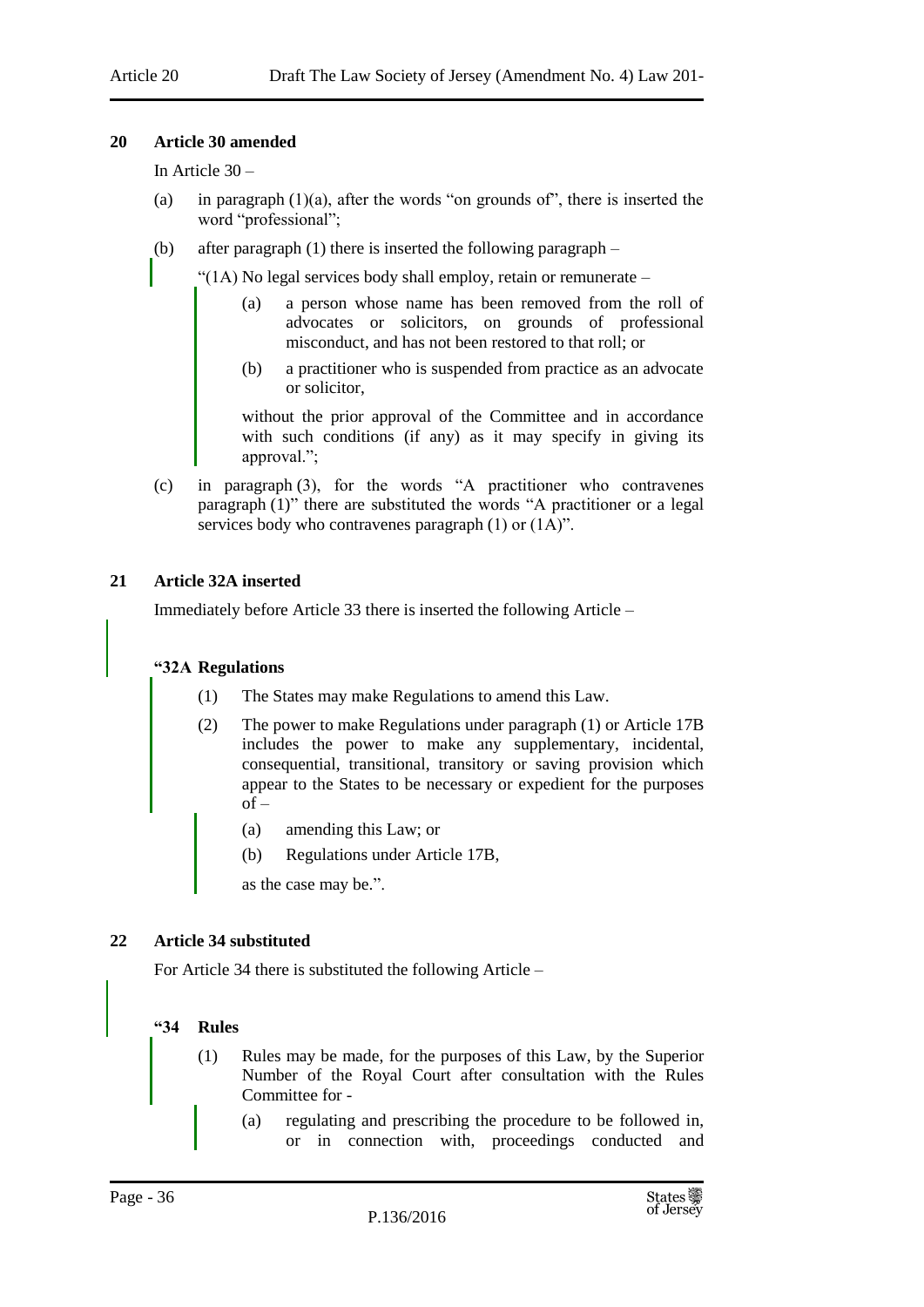determined by disciplinary committees under Articles 22 and 23, and any matters incidental to or relating to any such procedure;

- (b) regulating the means by which particular facts may be proved, and the mode in which evidence thereof may be given, in any proceedings before disciplinary committees or on any application in connection with, or at any stage of, any such proceedings;
- (c) regulating any matters relating to costs of proceedings before disciplinary committees and in relation to the collection of fines imposed by disciplinary committees;
- (d) regulating or prescribing any procedure or matter described in sub-paragraphs (a) to (c) where, under Article  $36(3)(a)$ , (b) or (c), the complaint is to proceed, or be determined as if the No. 4 Amendment Law had not been enacted.
- (2) In paragraph (1), 'Rules Committee' means the Committee established under Article 13(4) of the Royal Court (Jersey) Law 1948<sup>9</sup> (the 'Royal Court Law').
- (3) The Attorney General shall be summoned to attend every sitting of the Superior Number of the Royal Court at which it is proposed to make or consider the making of rules under paragraph (1).
- (4) The power to make Rules of Court under Article 13 of the Royal Court Law shall include a power to make rules regulating and prescribing the procedure to be followed on, or in connection with  $-$ 
	- (a) appeals to the Royal Court against decisions of disciplinary committees under Article 24; and
	- (b) references to the Royal Court by the Attorney General under Article 25, including the hearing of any such references under Article 26.".

# <span id="page-36-0"></span>**23 Article 35 substituted**

For Article 35 there is substituted the following Article –

# **"35 Publication of bye-laws**

The Law Society shall publish the bye-laws it makes under this Law in a manner that is likely to bring them to the attention of those affected.".

# <span id="page-36-1"></span>**24 Article 36 amended**

In Article 36, for paragraphs (1) to (4) there are substituted the following paragraphs –

"(1) This Article applies where, in the 3 months immediately before the commencement of Articles 12 to 16 of the No. 4 Amendment  $Law -$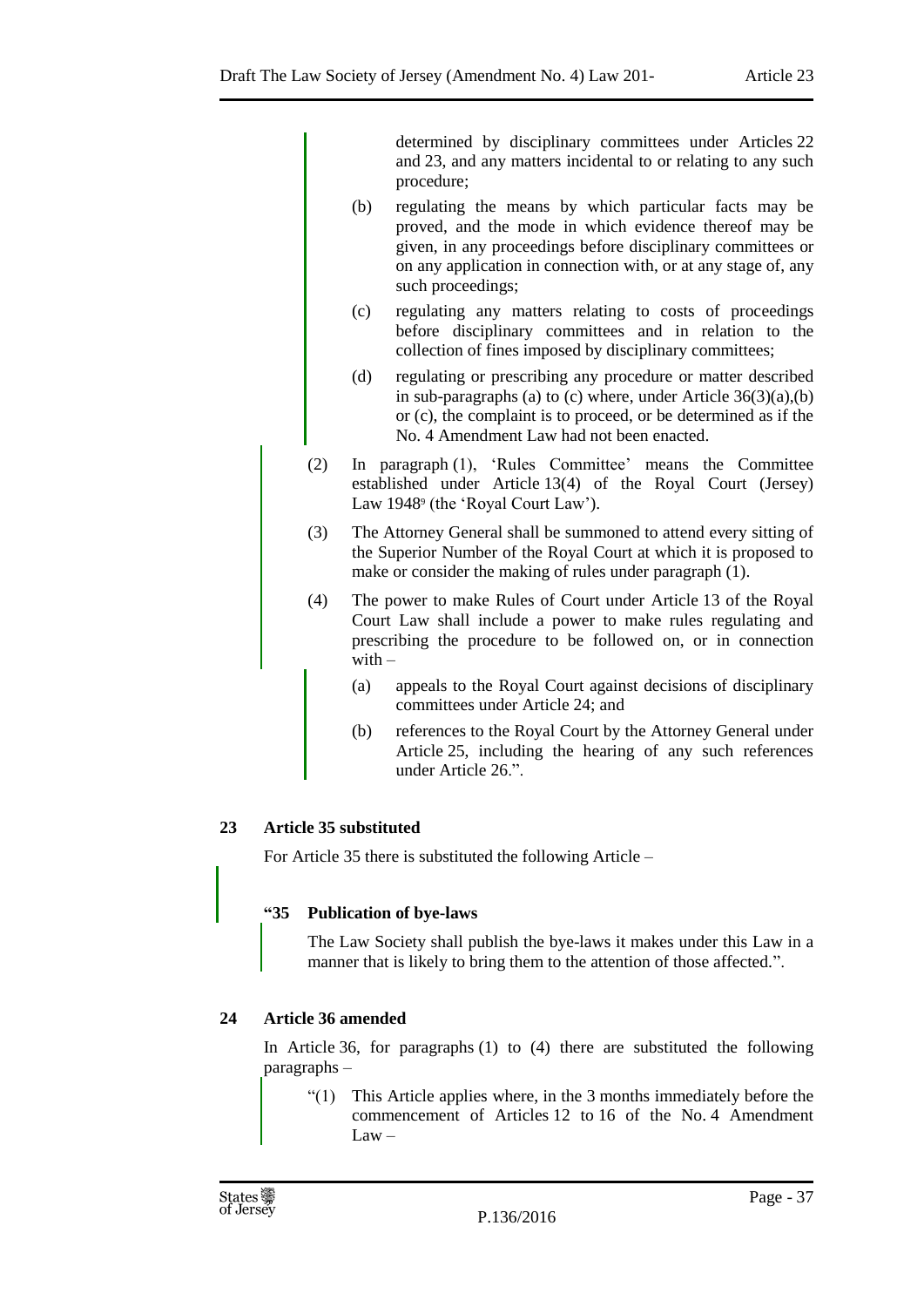- (a) the Law Society received a complaint alleging that a practitioner is guilty of professional misconduct;
- (b) a disciplinary committee referred a complaint to the Attorney General;
- (c) the Attorney General referred a complaint to the Royal Court; or
- (d) an appeal to the Royal Court was lodged.
- (2) On the commencement of Articles 12 to 16 of the No. 4 Amendment Law, paragraph (3) or (4) shall apply, as the case may be.
- (3) If, in the case of paragraph  $(1)(a)$ 
	- (a) the complaint has not been referred to a disciplinary committee, the complaint shall proceed in accordance with the provisions of Part 3, as amended by the No. 4 Amendment Law, unless the President, on hearing representations made by, or on behalf of the complainant or practitioner, determines that the complaint should proceed as if the No. 4 Amendment Law had not been enacted;
	- (b) the complaint has been referred to a disciplinary committee but the committee has not convened to hear the complaint, the complaint shall proceed in accordance with the provisions of Part 3, as amended by the No. 4 Amendment Law, unless the committee, on hearing representations made by, or on behalf of the complainant, practitioner or President, determines that the complaint should proceed as if the No. 4 Amendment Law had not been enacted; or
	- (c) the complaint is in the process of being heard by a disciplinary committee, the committee shall continue to determine the complaint as if the No. 4 Amendment Law had not been enacted.
- (4) In the case of paragraph (1)(b), (c) or (d), the complaint or appeal shall proceed in accordance with the provisions of Part 3 as if the No. 4 Amendment Law had not been enacted.".

# <span id="page-37-0"></span>**25 Citation and commencement**

This Law may be cited as The Law Society of Jersey (Amendment No. 4) Law 201- and shall come into force on such day or days as the States may by Act appoint.